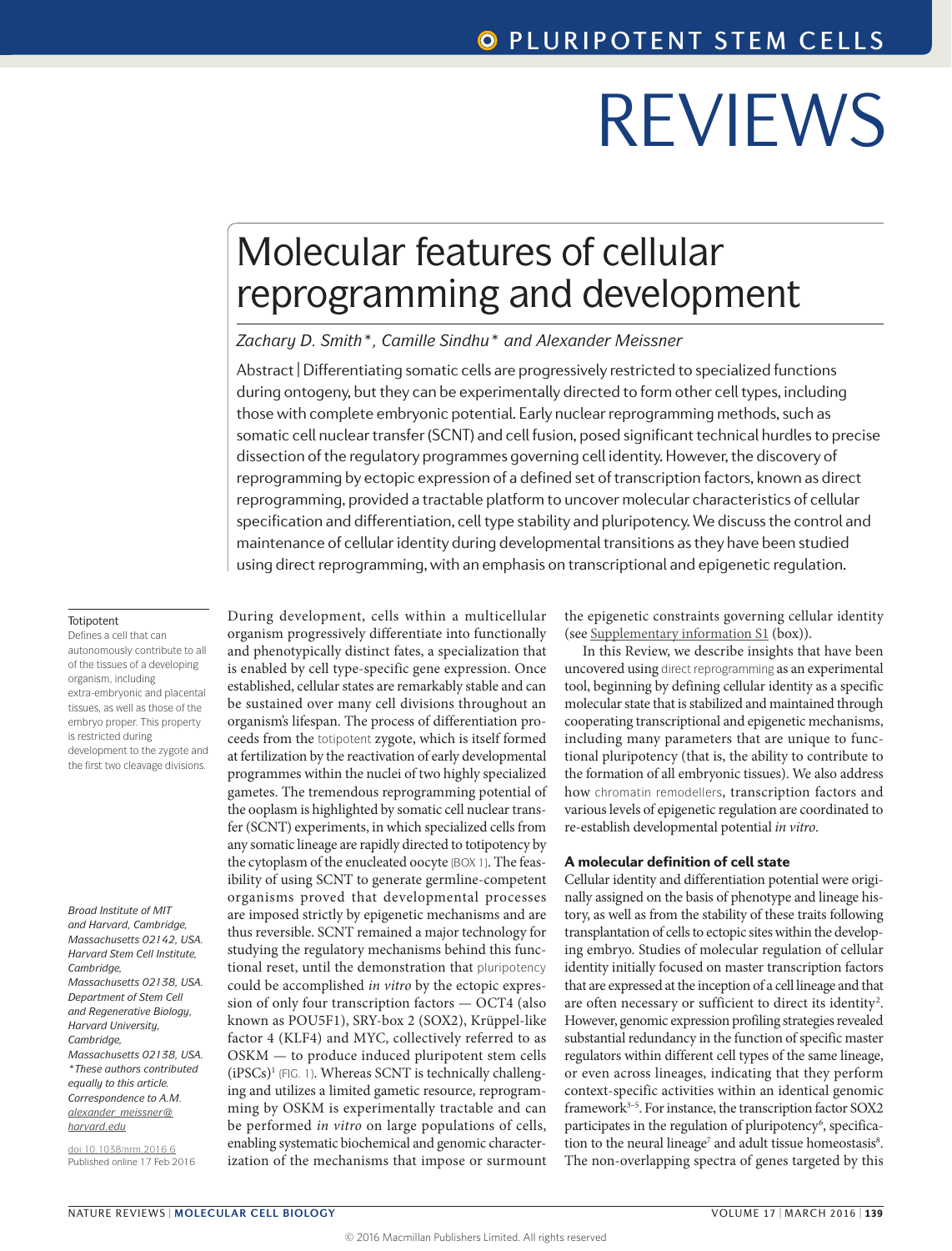### Box 1 | **Global nuclear reprogramming during SCNT**

At fertilization, maternal factors must rapidly reconstitute (rechromatinize) the nucleosome-depleted, protamine-compacted paternal genome to form the totipotent zygote. This process is initiated within minutes of fertilization and proceeds through paternal genome decompaction by oocyte-specific linker histones and chaperones, including deposition of histone H3 variant 3.3 (H3.3)-containing nucleosomes by the chaperone HIRA, all of which occurs before DNA replication<sup>197</sup>. Blocking paternal rechromatinization by depleting HIRA arrests the assembly of a functional zygote at its earliest stages, before the assembly of nuclear structures, such as the envelope or the nucleolus, and transcription of rDNA198,199. Following this initial reprogramming, early fertilization and zygotic progression display high global rates of nucleosome turnover until after the two-cell stage, a regulatory transition that may correspond to the gradual loss of nuclear competence for high-efficiency cloning when using cells from subsequent divisions<sup>200,201</sup>. Many principles of global rechromatinization and zygotic genome activation have been applied to direct reprogramming, where supplementation with maternal histone variants or chaperones<sup>202,203</sup>, or with  $DNA$ -binding factors that are specific to fertilization<sup>183,204</sup>, improve the generation of induced pluripotent stem cells (iPSCs).

In somatic cell nuclear transfer (SCNT), nuclei of specialized cells from any somatic lineage are rapidly directed to totipotency by inserting them into the cytoplasm of enucleated oocytes. During SCNT, maternal factors are confronted with a fundamentally different, chromatinized somatic nucleus, but they seem to proceed with reprogramming through replacement strategies and kinetics that are highly similar to those observed during fertilization<sup>205-207</sup>. However, whereas fertilization is accompanied by massive chromatin remodelling of the paternal genome, the maternal genome remains chromatinized and is comparatively static<sup>208</sup>. A number of epigenetic mechanisms have emerged to protect maternal information during this phase of global paternal reprogramming, including recognition of maternal H3 Lys9 methylation (H3K9me) by the factor STELLA (also known as DPPA3) to maintain maternal imprinting and global DNA methylation<sup>208,209</sup>. In many cases, mechanisms that preserve maternal epigenetic states may counteract global epigenetic reprogramming during SCNT and propagate artefacts. For example, the efficiencies of SCNT-generated animals are notably lower for female versus male donor nuclei, and female cloned embryos exhibit preferential, nonrandom silencing of their epigenetically inactivated X chromosome<sup>210,211</sup>. This misdirected maintenance of an epigenetic state can be repaired by eliminating the X-inactive specific transcript (*Xist*) long non-coding RNA in donor cells before nuclear transfer<sup>212</sup>. Similarly, SCNT zygotes have global DNA demethylation levels comparable to those generated by fertilization, but with pronounced retention at repetitive elements that are repressed through SETDB1-mediated H3K9me3 (REF. 213). Careful analysis of transcriptional changes following SCNT indicates that H3K9 methylation in the donor nucleus represents a major epigenetic impediment to successful reprogramming<sup>214</sup>. Co-injection of oocytes with H3K9 demethylase *KDM4* mRNA rescues the resulting impaired gene expression and cloning deficiencies, as does injection of donor nuclei encoding a hypomorphic DNA methyltransferase 1 (Dnmt1) allele<sup>214,215</sup>. Altering global chromatin accessibility within the donor genome by increasing the fraction of H3.3-containing nucleosomes also improves SCNT efficiency<sup>147</sup>. Contemporary studies of SCNT demonstrate the extent and epigenetic limitations of global reprogramming to establish totipotency, which requires careful allocation of specific machineries to reset the paternal genome while maintaining maternal information.

### Pluripotency

The ability of a cell to contribute to all embryonic tissues, including the germ line. Pluripotency is most stringently confirmed by the generation of germline-competent organisms after injection of cells into tetraploidized, embryo-deficient blastocysts.

*trans*-acting factor clearly influence the functional differences between pluripotent stem cells (PSCs) and neural progenitors, and they are regulated, in part, through lineage-specific cofactors<sup>5,9</sup>.

Although the combinatorial expression of master transcriptional regulators constitutes a simple and plausible model for the control of diverse cell functions during development, the genomic distribution of transcription factor-binding sequences (motifs) or the co-expression of factors within a given cell type are surprisingly imprecise predictors of target loci or transcriptional output. These limitations hinder efforts to identify sets of factors that reprogramme one cell type to another, which instead generally requires systematically testing known regulators to identify a sufficient combination, as initially performed by Takahashi and Yamanaka<sup>10-12</sup>. During development, the genomic occupancy of master transcriptional regulators and their cofactors is often restricted to local 'nucleosome-free regions', in which *cis-*regulatory sequences are not occluded by chromatin, making it difficult to study the stepwise coordination of cell type-specific regulatory elements from static snapshots<sup>13-15</sup>. Recent efforts to comprehensively map regulatory networks across mammalian cell types demonstrate the complex interplay between transcriptional regulators and the local epigenetic environment as they cooperate to direct cellular identity<sup>16,17</sup>. This integration of transcriptional and chromatin state data encompasses empirically determined definitions of cell function, lineage and developmental potential to delineate a precise molecular genomic state.

### Reprogramming the somatic cell state

Although epigenomic annotation efforts have compiled extensive information about the genomic abundance, location and function of regulatory sequences that underlie natural developmental transitions, they are inadequate to predict the potential of experimentally directed reprogramming. Ontogeny is sequential and spatiotemporally controlled, such that prior cellular states influence the activation of subsequent molecular programmes. By contrast, direct reprogramming of differentiated cells to pluripotency proves that, despite marked stability, cell fate is not irreversible and need not depend on lineage history. Classically, ectopic introduction of reprogramming factors in somatic cells only generates iPSCs after an extended latency of one or several weeks at a quantifiable, but low, frequency (FIG. 1). However, populations of intermediate cells can be isolated and assessed by molecular profiling or screened for emerging heterogeneity over the experimental time course. These experimental features have been repeatedly utilized to uncover insights into the nature of somatic cell identity by distinguishing ectopic factor activities that can function within pre-established, responsive regulatory programmes from those that must surmount the more complex, epigenetically constrained barriers that are imposed during differentiation.

*Initial effects on the somatic epigenome.* Early studies of the reprogramming process noted that ectopic introduction of OSKM into differentiated cells results in population-wide morphological changes and a loss of somatic identity markers, as well as a rapid reduction in cell size coupled with increased proliferation<sup>18-23</sup>. Notably, this initial 'de-differentiation' response appears to be largely unstable, such that induced cells will reactivate somatic state-specific markers if reprogramming factors are prematurely removed; similarly, isolated 'intermediate' cell states that divide continuously but are not pluripotent require persistent OSKM expression<sup>19,24-26</sup> (FIG. 2). The inability of OSKM to rapidly alter the differentiated state can be explained by epigenetic regulatory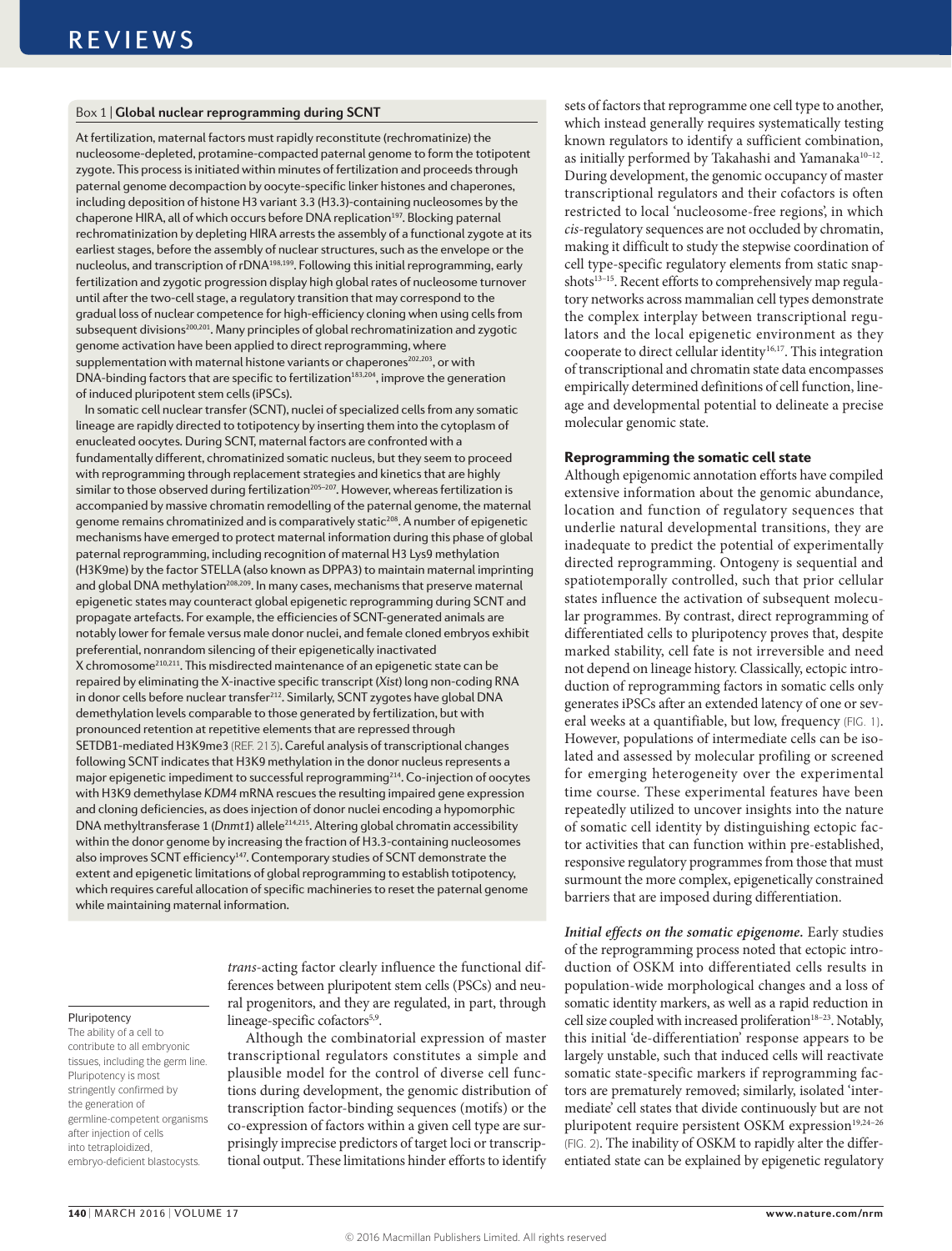mechanisms that preserve global features of cellular identity during mitosis in the absence of genetically targeted activating or repressive cues (see [Supplementary](http://www.nature.com/nrm/journal/vaop/ncurrent/full/nrm.2016..6.html#supplementary-information)  [information S2](http://www.nature.com/nrm/journal/vaop/ncurrent/full/nrm.2016..6.html#supplementary-information) (box)). Indeed, global profiling of epigenetic modifications such as DNA methylation and the trimethylation of histone H3 Lys4 and Lys27 (H3K4me3 and H3K27me3, respectively) indicate very limited epigenetic remodelling following factor induction in mouse embryonic fibroblasts (MEFs) except in very specific contexts<sup>18,26–29</sup>. Thus, the general structure of the somatic genome is preserved in perpetually dividing, factor-dependent intermediate-state cells, further demonstrating the remarkable stability of epigenetic modifications over weeks-long experiments<sup>18,26-28</sup>.



epigenetically silenced. Nuclear potential scales from totipotent (the ability to generate an entire organism, including Figure 1 | **Approaches for reprogramming somatic nuclei.** A somatic nucleus can be directed to an early embryonic state through three general approaches: somatic cell nuclear transfer (SCNT), fusion with embryonic stem cells (ES cells) and ectopic factor expression (direct reprogramming). In somatic nuclei, pluripotency-specific genes such as *Oct4* are extra-embryonic and embryonic tissues) to unipotent. In SCNT, somatic nuclei are transferred into enucleated oocytes. Upon oocyte activation, maternal factors rapidly and globally remodel the somatic genome (BOX 1). Successfully reprogrammed SCNT zygotes have restored totipotency and express select pluripotency factors, such as *Oct4*, that have developmental functions in both the early embryo and inner cell mass (ICM). After ~3–4 days, the ICM is formed in the blastocyst and developmental potency is restricted, producing pluripotent cells that contribute to the embryo proper, or from which ES cells can be derived. In experimentally induced ES cell fusion, a somatic cell is fused with a pluripotent cell. Reprogramming is initiated in the heterokaryon phase, during which both nuclei remain discrete, and includes global epigenetic remodelling that precedes the activation of pluripotent loci<sup>216,217</sup>. In the late heterokaryon phase, select loci are activated through a process that may require DNA replication<sup>218-220</sup>. The somatic and pluripotent nuclei fuse after cell division, and additional genes are then reprogrammed to consolidate the pluripotent network within the somatic genome218,220. During direct reprogramming, OCT4, SRY-box 2 (SOX2), Krüppel-like factor 4 (KLF4) and MYC (OSKM) are introduced into somatic cells, which respond by increasing proliferation and undergoing local changes to their epigenome. Shortly afterwards, KLF4 induces epithelial genes, and genes supporting the mesenchymal state are repressed. Early responses do not include activation of true pluripotency-associated regulators, including *Oct4*. The transition from a factor-dependent, non-pluripotent state to induced pluripotent stem cells (iPSCs) requires multiple divisions and an extended latency period under persistent ectopic OSKM expression. Complete reprogramming of the somatic nucleus occurs within a small percentage of responding cells and includes activation of the endogenous network, as well as consolidation of additional global epigenetic features of stable pluripotency. NT zygote, nuclear transfer zygote.

### Direct reprogramming

Stable, experimentally induced changes in cellular state driven by a defined set of ectopic factors or conditions.

### Chromatin remodellers

ATP-dependent proteins and complexes that change the relative positioning of nucleosomes to support either the activation or repression of a gene.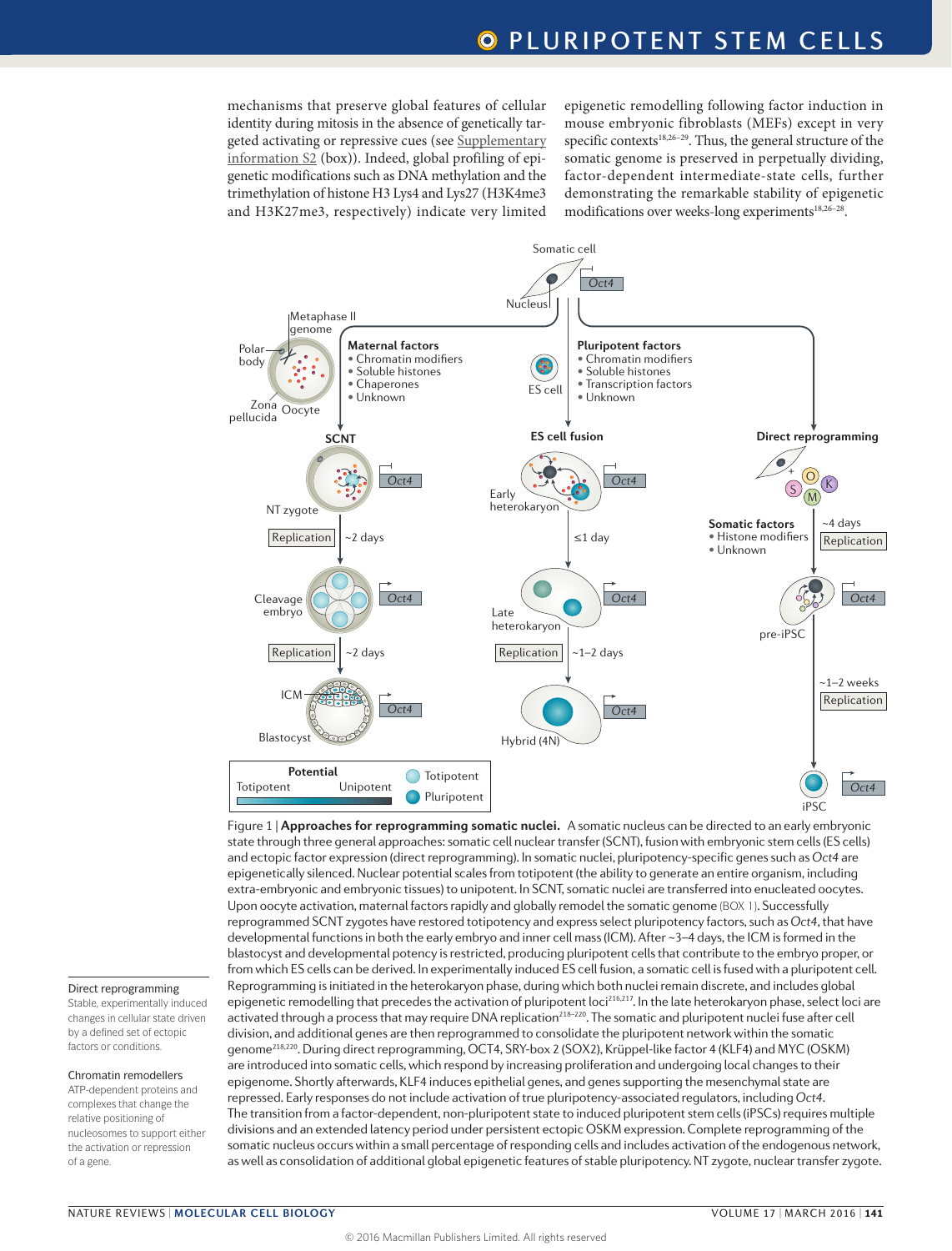

**boundaries.** The ectopic expression of lineage-altering transcription factors in somatic Figure 2 | **Direct reprogramming traverses stable somatic and pluripotent state**  cells does not immediately result in the establishment of another cell state (known as transdifferentiation). For example, the ectopic expression of myoblast determination protein (MYOD) in fibroblasts can activate muscle-specific genes, but complete conversion to a muscle cell does not occur in all cell types<sup>2</sup>. Endogenous MyoD is not activated, suggesting that the myogenic programme is dependent on sustained expression of exogenous MYOD<sup>221</sup>. Moreover, genes expressed within the original cell type are not always fully suppressed, and their expression sometimes persists despite the acquisition of some myogenic markers. These 'myoblast-like cells' have distinct morphological features and gene expression programmes resulting from local reprogramming of select targets, and not from global epigenetic reprogramming, as is observed when directing cells to pluripotency. Initially, ectopic expression of OCT4, SRY-box 2 (SOX2), Krüppel-like factor 4 (KLF4) and MYC, collectively referred to as OSKM, induces unstable modulation of the original somatic state, with local rather than global epigenetic changes that depend on sustained OSKM expression and thus do not represent complete nuclear reprogramming. Mesenchymal genes are initially repressed by OCT4 and SOX2, and the cell cycle is accelerated by MYC, after which epithelial gene expression programmes are induced, in part by KLF4. At either of these stages, OSKM-dependent, non-pluripotent intermediates can be isolated as perpetually dividing cell lines. Neither transdifferentiation nor early direct reprogramming establish new state characteristics in addition to those prescribed as somatic. Reprogramming cells enter pluripotency after a sufficient number of key regulators have been activated, presumably downstream of a single switch-like event. During consolidation, cells undergo complete nuclear reprogramming and acquire many features that are specific to pluripotency, including complete embryonic potential, establishment of bivalent domains at promoters of developmental genes, silencing of retroviral vectors, insensitivity to loss of global repressors such as DNA methylation, and X chromosome reactivation in females. Alternative somatic fates can be induced by OSKM, including neural stem cells (NSCs) or cardiomyocytes, but require support from exogenous factors and transient passage through pluripotency, as measured by X chromosome reactivation and the silencing of viral vectors. iPSC, induced pluripotent stem cell.

Mechanisms for the mitotic inheritance of epigenetic modifications provide a robust, transcription factorindependent mode of maintaining nuclear homeostasis. As a consequence, foreign transcription factor activity is largely restricted to loci where stabilizing repressive mechanisms are either not in play or can be effectively reversed. Conversely, induction of OSKM expression in MEFs results in the rapid loss of thousands of distal, state-specific enhancers<sup>27</sup>, presumably in response to the downregulation of corresponding transcription factors18,30. Immediate transcriptional responses to ectopic OSKM expression are also limited in scope, occurring largely at accessible, H3K4me3-modified promoters<sup>18,27</sup>. Nonspecific alteration of global somatic chromatin states can assist in removing epigenetic memory that buffers against the activities of OSKM. For example, the modifications H3K79me2 and H3K36me3 are canonically distributed over the bodies of transcribed genes and interfering with their regulation supports iPSC generation by eliminating a potent memory of prior transcriptional activity in the pre-induced somatic cell<sup>31,32</sup>. Similarly, the H3K27me3 demethylase UTX facilitates the induction of pluripotency-associated genes that are repressed by this modification during early development<sup>33</sup>. In each of these cases, a specific epigenetic pathway actively participates in the erasure of somatic memory at target genes. More globally, the broader epigenetic maintenance of somatic nuclear identity is preserved until iPSCs emerge, after which the majority of these modifications are reset by the unique regulatory characteristics of the pluripotent state (see below).

*Transcriptional changes during early reprogramming.*

The epigenetic robustness of the somatic nuclear state initially limits reprogramming in response to ectopic OSKM, but transcriptional programmes that function as modules within multiple cell types during development seem to be particularly sensitive to induction. For instance, cellular proliferation and mitogen sensing are actively regulated in somatic cells, and promoters of genes involved in these processes are generally H3K4 trimethylated and primed for expression<sup>34</sup>. The earliest phenotypic and molecular changes following OSKM expression include an immediate increase in proliferation that is decoupled from normal homeostatic growth control23. MYC is broadly expressed across cell types, such that its role during reprogramming probably stems from its ectopic expression from a strong constitutive promoter, and participates in a largely separate regulatory network from OCT4 and SOX2 in pluripotent cells<sup>28,35</sup>. Upon OSKM induction, MYC preferentially targets open, accessible sites, primarily at core promoter sequences, where it promotes the transition from initiating to elongating forms of RNA polymerase II (Pol II) to enhance transcription at responsive cell cycle genes<sup>27,28,36,37</sup>. Similarly, the early response to OSKM includes a metabolic switch from oxidative phosphorylation to glycolysis that is directed, in part, through MYC and is a commonly observed feature of transformed cells, such as cancer cells, as well as of pluripotent and adult stem cells<sup>38-42</sup>.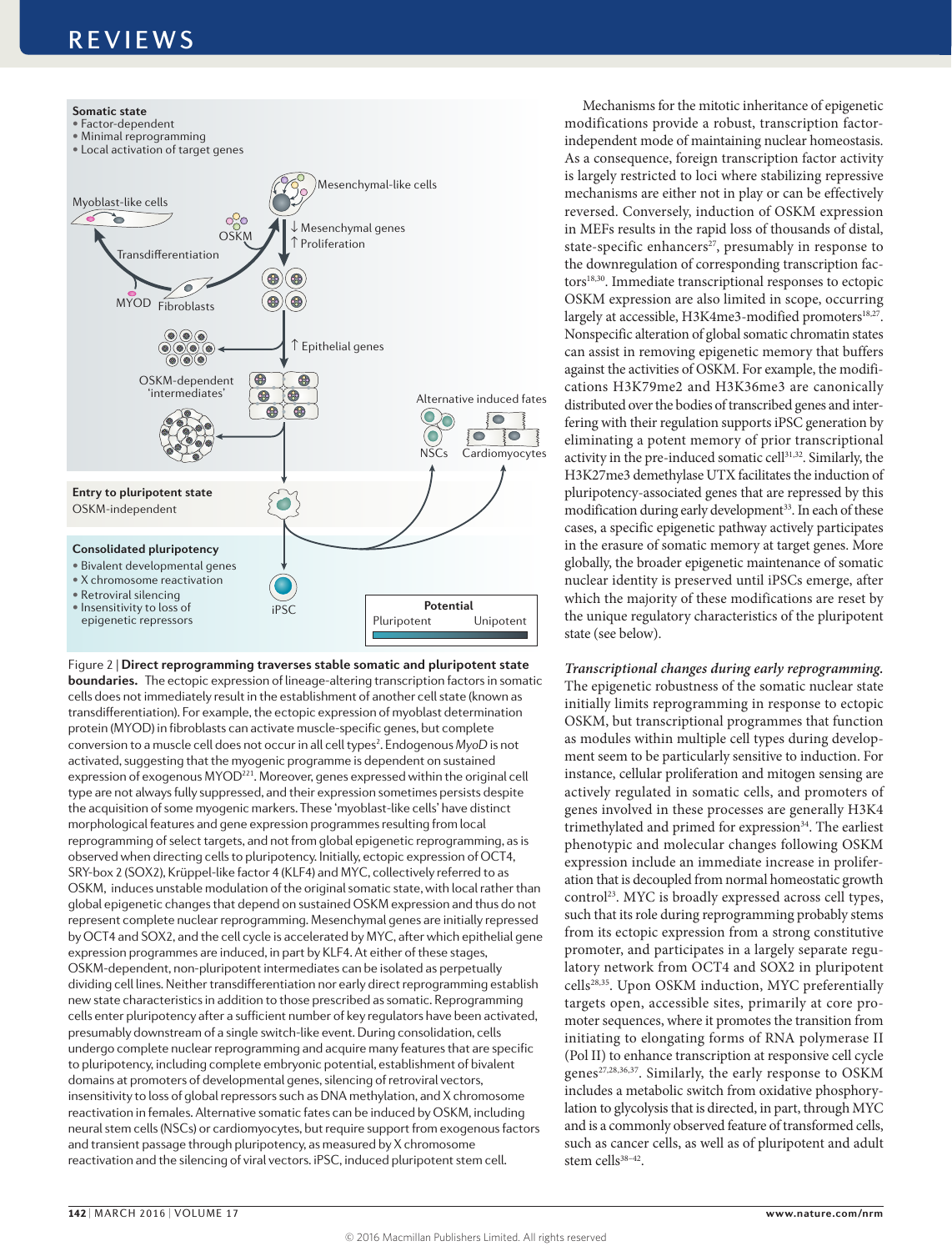OSKM induction also triggers immediate downregulation of somatic identity genes, including those that are characteristic of mesenchymal cells (FIG. 2). The sensitivity of somatic genes to OSKM corresponds with the disassembly of distal enhancers and is a general characteristic of reprogramming cells, regardless of somatic origin, making it unclear whether this preliminary de-differentiation proceeds through the direct action of OSKM or by some other, indirect mechanism<sup>18,27</sup>. Following general, and reversible, gene suppression, mesenchymal cells activate a previously silent epithelial programme that shares some features with early embryonic cells and their *in vitro* counterparts<sup>25,43</sup>. A crucial step in gastrulation and mesodermal germ layer differentiation, as well as in later developmental stages, is the conversion of polarized, non-motile epithelial cells to a mesenchymal phenotype<sup>44</sup>. This epithelialto-mesenchymal transition (EMT) is actively imposed by transcriptional regulators such as SNAIL1*,* SNAIL2, zinc-finger E box-binding homeobox 1 (ZEB1) and ZEB2, which repress promoters of epithelial genes such as *CDH1* (E-cadherin) to support a mesenchymal expression programme<sup>44</sup>. Additionally, signalling pathways such as the transforming growth factor- $\beta$  (TGF $\beta$ ) pathway promote EMT, in part by activating transcriptional regulators through SMAD phosphorylation<sup>45</sup>. During reprogramming, the loss of mesenchymal-supporting genes alleviates active repression of the epithelial programme, particularly by OCT4 and SOX2 inhibition of *Snail* transcription, as well as by inducing the expression of Zeb2-targeting microRNAs<sup>25,46</sup>. Simultaneously, KLF4 directly induces epithelial genes such as *Cdh1* (REF. 43). The somatic cell response to ectopic OSKM expression cooperates with exogenous growth factors: ectopic MYC downregulates TGFβ receptors, whereas bone morphogenetic proteins (BMPs) promote early induction of mesenchymal gene-suppressing microRNAs<sup>25,43</sup>. Inhibiting TGFβ signalling enhances reprogramming from mesenchymal cell types and can substitute for the role of MYC and SOX2 in suppressing EMT-supporting factors<sup>47,48</sup>. The early induction of epithelial genes therefore reflects diminishing repression by a continuously utilized genetic programme that is enforced through growth factors. Accordingly, epithelialization represents an inherently accessible potential that differs from the activation of the true pluripotency network. In keeping with this idea, many epithelial genes, including several low-stringency markers that are expressed in, but not specific to, pluripotent cells can be induced independently and with far higher efficiency during early reprogramming<sup>20,25,43,49</sup>.

### *Induction and consolidation of pluripotency.* Pluripotency itself is stabilized late in the reprogramming process and leads to independence from the expression of ectopic factors<sup>50</sup> (FIGS 1,2). Accumulating evidence suggests that this final transition occurs in a switch-like manner following activation of a few key genes, which subsequently re-establish a complete, self-sustaining regulatory network. Transcriptional analysis of single reprogramming cells divides the process into an initial, ectopic OSKM-dependent stochastic

period, followed by a more deterministic phase established upon endogenous *Sox2* activation<sup>51</sup>. Subsequently, the stepwise re-establishment of the pluripotency network proceeds through the induction of a minimal set of genes and requires simultaneous silencing of ectopic OSKM expression $52$ . The endogenous activation of this gene subset may therefore represent the theorized rate-limiting step that must be overcome in order for reprogramming cells to transition fully into a stably self-renewing pluripotent state<sup>53</sup>.

Although the activation of key effectors may qualify as a determining event in the generation of iPSCs, it is insufficient to qualify cells as functionally pluripotent. Pluripotent cells not only self-renew but must also maintain the ability to respond to multiple developmental cues and generate all organismal cell types, as well as sustain an epigenetic memory of this potential as they divide. Establishing functional pluripotency appears to require additional downstream events beyond the primary induction of target genes, including molecular features that cannot be evaluated by transcriptional output alone<sup>54-56</sup>. These include the erasure of somatic DNA methylation signatures<sup>18</sup>, activation of the silent X chromosome in female cells<sup>57</sup>, and the re-establishment of bivalent histone modifications at developmental genes<sup>18,58</sup> (FIG. 2). Notably, the re-establishment of epigenetic modifications associated with pluripotency requires additional cell divisions in the absence of ectopic OSKM expression, such that alternative differentiation states may be acquired by culturing reprogramming cells in the presence of specific exogenous growth factors<sup>59-63</sup>.

### Molecular features of pluripotency

Successful reprogramming culminates in the establishment of stable, self-renewing and functionally pluripotent stem cell lines<sup>58,64</sup>. Although pluripotency exists only transiently during early embryonic development *in vivo*, the derivation of PSC lines that can be stably propagated *in vitro* has provided a powerful model for many developmental processes, including the mechanisms regulating downstream lineage restriction, commitment and eventual maintenance of a terminally differentiated state<sup>65</sup>. The crucial transcriptional regulators of pluripotency, OCT4 and NANOG, in cooperation with SOX2, were identified through genetic studies demonstrating their role in embryonic development and pluripotency maintenance both *in vivo* and *in vitro*<sup>6,66-68</sup>. Subsequent genome-wide localization and interaction analyses revealed that OCT4, SOX2 and NANOG bind to and regulate pluripotency-specific genes, often co- occupying the same target loci to form a regulatory circuit consisting of both feedforward and autoregulatory loops that maintain their own expression, as well as that of other key genes<sup>50</sup>. Unlike somatic cell states, this network must also maintain an extensive and unbiased differentiation potential but remain sensitive enough to integrate opposing differentiation cues efficiently and robustly. Active suppression of lineage specification is a key feature of pluripotency that is only partially controlled through the direct action of OCT4, SOX2 and NANOG, or their immediate effectors<sup>50</sup>. The consolidation of additional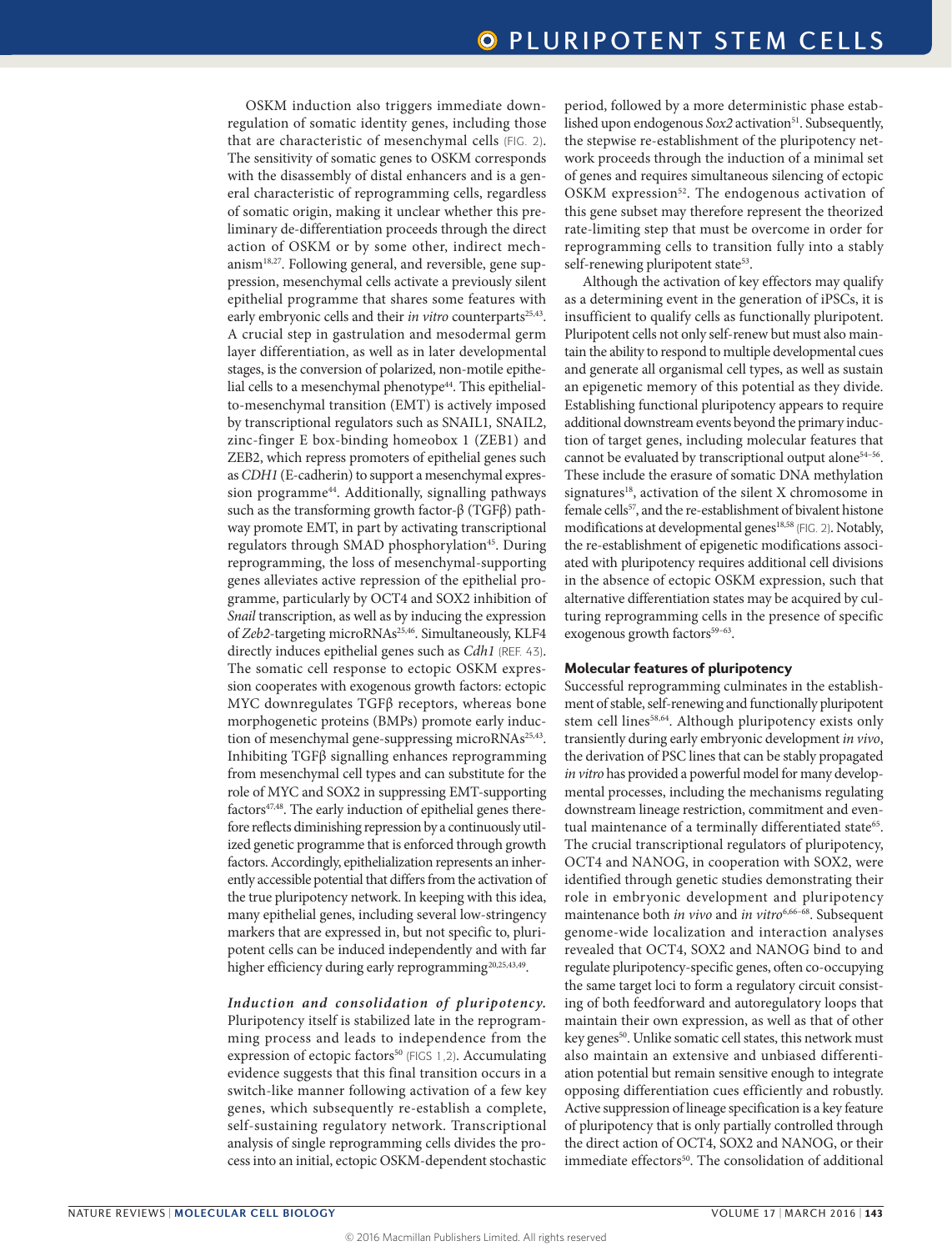### p300

Co-activator protein with histone acetyltransferase activity, which associates with transcription factor-occupied enhancers that are actively engaged in promoting gene transcription.

### Non-canonical PRC1 complexes

Whereas canonical Polycomb repressive complex 1 (PRC1) contains a chromobox subunit that recognizes PRC2-deposited epigenetic modifications, non-canonical PRC1 complexes are recruited to chromatin by cofactors such as Lys-specific demethylase 2B (KDM2B), which targets unmethylated CpG islands.

### CXXC domain

Cysteine-rich zinc-finger domain found in numerous chromatin-modifying complexes that preferentially binds to unmethylated CpG-rich sequences such as CnG islands.

### Naive or ground state cells

Pluripotent stem cells with properties of the inner cell mass or early epiblast, directed by culturing in media supplemented with leukaemia inhibitory factor and two kinase inhibitors (2i/LIF) that suppress fibroblast growth factor signalling and support WNT signalling.

### Primed state cells

Pluripotent stem cells that require fibroblast growth factor and activin signalling for continuous self-renewal. Associated with non-murine (including human) embryonic stem cells, with phenotypic and molecular features of the post-implantation epiblast.

sequence-specific transcription factors, signalling pathways and chromatin modifiers during the final stages of direct reprogramming can be carefully parsed into stepwise molecular pathways to understand the unique developmental potential of pluripotent cells and how it is restored.

*Bivalence of developmental genes.* Pluripotent cells are unique in that they must suppress multiple developmental pathways comprising thousands of genes while preserving their responsiveness to specific differentiation cues. Canonically, this dual regulation converges on the opposing functions of repressive Polycomb group (PcG) and transcription-associated Trithorax group (TrxG) proteins at CpG island-containing promoters, which establish chromatin with bivalent H3K27me3 and H3K4me3 modifications, respectively<sup>69-72</sup>. Within pluripotent cells, bivalent domains are prevalent at developmental gene promoters and provide a molecular analogy for cellular potential, as most subsequently resolve to either an expressed, TrxG-regulated or a repressed, PcG-regulated state, according to developmental trajectory72–74. Bivalent chromatin is functionally relevant to proper development: interfering with the machinery that maintains these dual modifications often results in aberrant or impaired differentiation<sup>75</sup>. In the G1 phase of the cell cycle, sensitivity to extracellular developmental cues favours imbalanced enrichment of H3K4me3 and, eventually, induction of gene expression $76$ . In PSCs, many distal enhancers exist in a 'poised' state (marked by H3K4me1 or H3K4me2) and interact with cognate developmental gene promoters, subsequently acquiring repressive H3K27me3 owing to interactions with PcG at the CpG island<sup>77,78</sup>. When triggered to differentiate, p300 acetylates H3K27 (H3K27ac), which stabilizes Pol II and H3K4me3 at the promoter, destabilizes PcG, and activates the gene<sup>77</sup>.

Bivalent signatures do not appear to be re-established at developmental genes until late in the reprogramming process<sup>18</sup>, an observation consistent with the idea that they serve as molecular markers for functional pluripotency<sup>79</sup>. However, many lineage-specifying genes and those with dual roles in development and pluripotency gradually accumulate H3K4 methylation directly at their CpG island-containing promoters during reprogramming, resulting in local epigenetic remodelling at previously repressed, H3K27me3-only loci<sup>27,56</sup>. Evidence suggests that preliminary local remodelling may be carried out by binding of reprogramming factors to hypomethylated, distal *cis*-regulatory sequences, followed by H3K4me3 deposition at corresponding, constitutively unmethylated promoters, seemingly without Pol II recruitment or gene expression<sup>27,80</sup>. Local and reciprocal depletion of H3K27me3 is carried out by UTX, suggesting that even terminally bivalent genes may require transient activation to restore their inductive potential<sup>27,33</sup>. The assembly of bivalent domains during reprogramming remains incompletely understood, but it represents a valuable assay to molecularly characterize the establishment of unrestricted developmental potential that defines pluripotent cells.

Recent studies have added multiple tiers of regulatory parameters to bivalent domains beyond their original characterization as dually H3K4 and H3K27 methylated chromatin. PSCs cultured with two small-molecule kinase inhibitors (2i) and leukaemia inhibitory factor (LIF) are broadly depleted of H3K27me3 at bivalent promoters without affecting the repression or induction potential of the corresponding gene81. In these precise culture conditions, H3K27me3 appears to diffuse over the genome, possibly to compensate for global DNA hypomethylation (see below)<sup>81,82</sup>. Embryonic stem cells (ES cells) lacking the Polycomb repressive complex 2 (PRC2) factor EED also do not show impaired repression of developmental genes in the 2i/LIF condition, but they do exhibit spontaneous differentiation and mis-expression of early lineage-specifying factors in less-defined culture conditions or in ES cells derived from the post-implantation epiblast<sup>83-85</sup>. It now seems that the presence of dual modifications themselves may not sufficiently define functional bivalence (the ability to stably maintain multiple developmental pathways in a repressed but labile state) and may be more specific to later developmental stages of pluripotency that are primed for differentiation<sup>85-87</sup> (FIG. 3a,b). Alternatively, H3K4me3 and H3K27me3 may primarily serve as indicators of a larger regulatory module of poised repression with specific functions in the terminal stages of early lineage commitment<sup>88-92</sup> (see Supplementary [information S3](http://www.nature.com/nrm/journal/vaop/ncurrent/full/nrm.2016.6.html#supplementary-information) (box)).

The prevalence of unmethylated CpG islands at poised promoters suggests that this feature may serve as the essential *cis*-regulatory template to instruct assembly of a bivalent epigenetic state<sup>93,94</sup>. Indeed, the PcG and TrxG complexes are recruited to CpG island-containing promoters of developmental genes by subunits that recognize unmethylated CpGs<sup>94,95</sup>. In the canonical model of PcG-based repression, PRC2 deposits H3K27me3, which functions as an epigenetic template for chromobox (CBX)-containing PRC1 complexes to trigger H2AK119 monoubiquitylation (H2AK119ub) and chromatin compaction<sup>96</sup>. However, H2AK119ub may also have a role in recruiting PRC2 and initiating *de novo* silencing, providing at least one alternative pathway of PcG-based repression that does not depend on upstream H3K27me3 deposition. In this model, non-canonical PRC1 complexes directly bind to unmethylated CpG sequences through the CXXC domaincontaining protein Lys-specific demethylase 2B (KDM2B) to establish bivalency before PRC2 recruitment and activity<sup>97-100</sup> (FIG. 3b). How these mechanisms are reassembled during reprogramming, and in what order, is yet to be explored systematically.

*Self-renewal in the absence of epigenetic repressors.* The pluripotent state is also distinguished by the robust maintenance of its transcriptional network and selfrenewal capacity in the absence of repressive chromatin modifications, whereas early post-implantation embryos or non-pluripotent cell types are inviable<sup>79,101</sup> (FIG. 3c). This unusual insensitivity is unique to one of two developmentally distinct classes of pluripotent states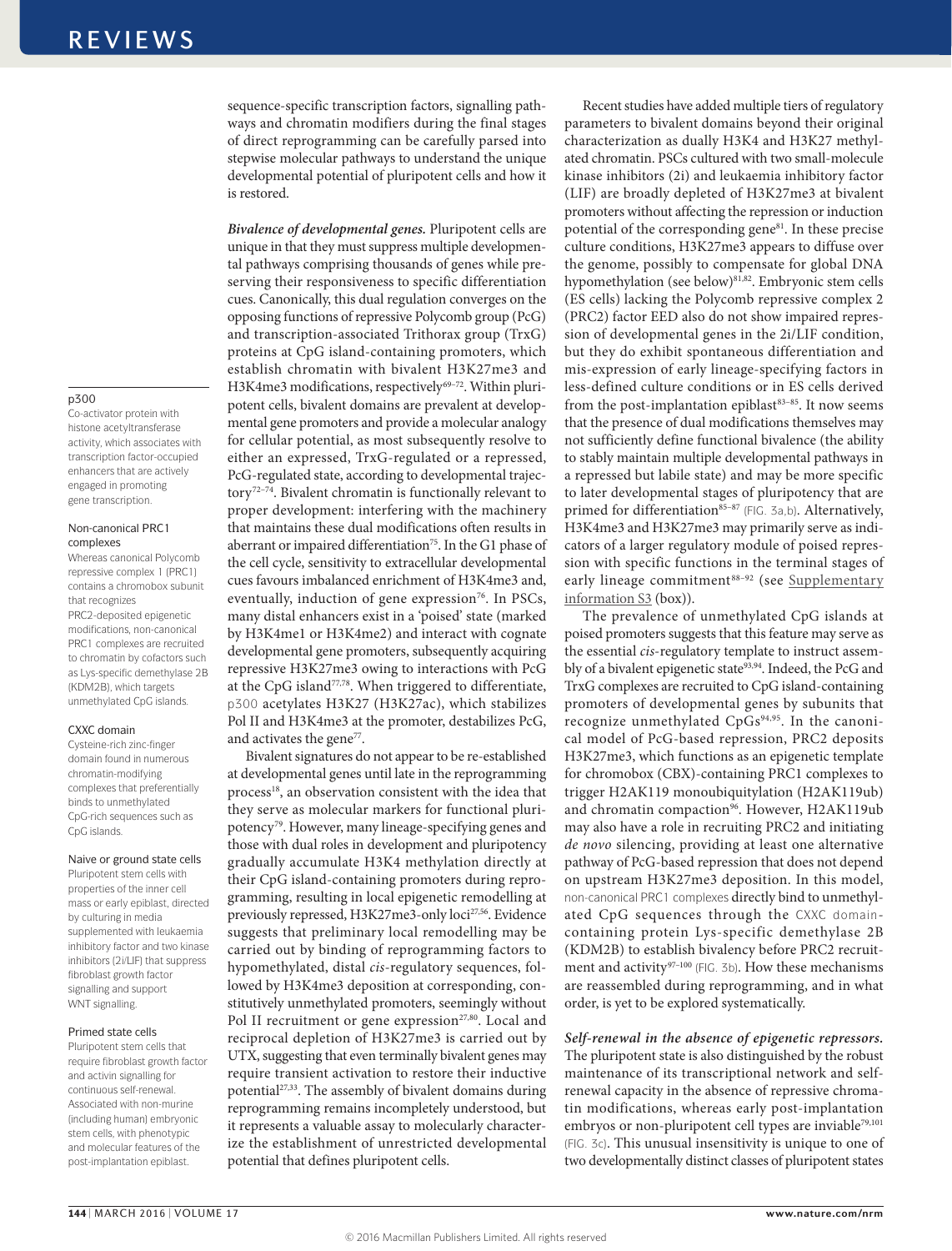### **PLURIPOTENT STEM CELLS**



**Nature Reviews** | **Molecular Cell Biology** states: naive or ground state cells propagated in 2i/LIF (two small-molecule kinase inhibitors and leukaemia inhibitory Figure 3 | **Molecular features of pluripotent cells. a** | Pluripotent cells include several distinguishable molecular factor) share features with the inner cell mass or early epiblast, whereas primed state cells cultured in fibroblast growth factor (FGF) and activin resemble the late epiblast. Both states are functionally pluripotent, but they can be distinguished at the molecular level by multiple criteria and by their supporting growth conditions. **b** |Pluripotent cells exhibit unbiased developmental potential, which is epigenetically encoded by balancing activating and repressive inputs at developmental gene promoters. Mixed lineage leukaemia (MLL) complexes (which are the mammalian orthologues of Trithorax) and Polycomb repressive complex 2 (PRC2) deposit histone 3 Lys4 trimethylation (H3K4me3) and H3K27me3, respectively, to hold promoters in a facultative state (middle). H3K27me3 recruits canonical PRC1 complexes to monoubiquitylate H2AK119 (H2AK119ub). As pluripotent cells differentiate, such bivalent domains are modified to favour either the H3K4me3-only or H3K27me3-only states (right). H3K27me3 is more diffusely distributed over the genome in naive state cells (not shown). However, bivalent domains can be established *de novo* by the direct recruitment of non-canonical PRC1 complexes (PRC1\*) to unmethylated CpG islands by the CXXC domain-containing subunit Lys-specific demethylase 2B (KDM2B), which may maintain local repression under these conditions (left). **c** | Naive cells can be distinguished from primed cells by their capacity for stable self-renewal in the absence of genome-wide epigenetic repressors, such as DNA or H3K27 methylation, although differentiation is then impeded. When these repressors are removed, non-naive cells acutely die. **d** | Many species-specific endogenous retroviruses (ERVs) are dynamically regulated in pluripotent cells. Left: some retroelements are expressed through the binding of OCT4 and SRY-box 2 (SOX2) to *cis*-regulatory motifs within their long terminal repeat (LTR) promoter. Middle: sequence-specific Krüppel-associated box (KRAB) zinc-finger proteins (ZFPs) interact with tripartite motif-containing protein 28 (TRIM28) and SETDB1 to establish repressive H3K9me3, which is subsequently recognized by the H3.3 chaperone complex ATRX–DAXX to support silencing. Many ERVs exhibit dynamic DNA methylation carried out by the *de novo* DNA methyltransferase DNMT3A and by the non-catalytic cofactor DNMT3L. Sequence-specific *de novo* ERV repression is largely specific to the pluripotent state. Right: following lineage commitment, maintenance of gene silencing is carried out epigenetically. Pol II, RNA polymerase II.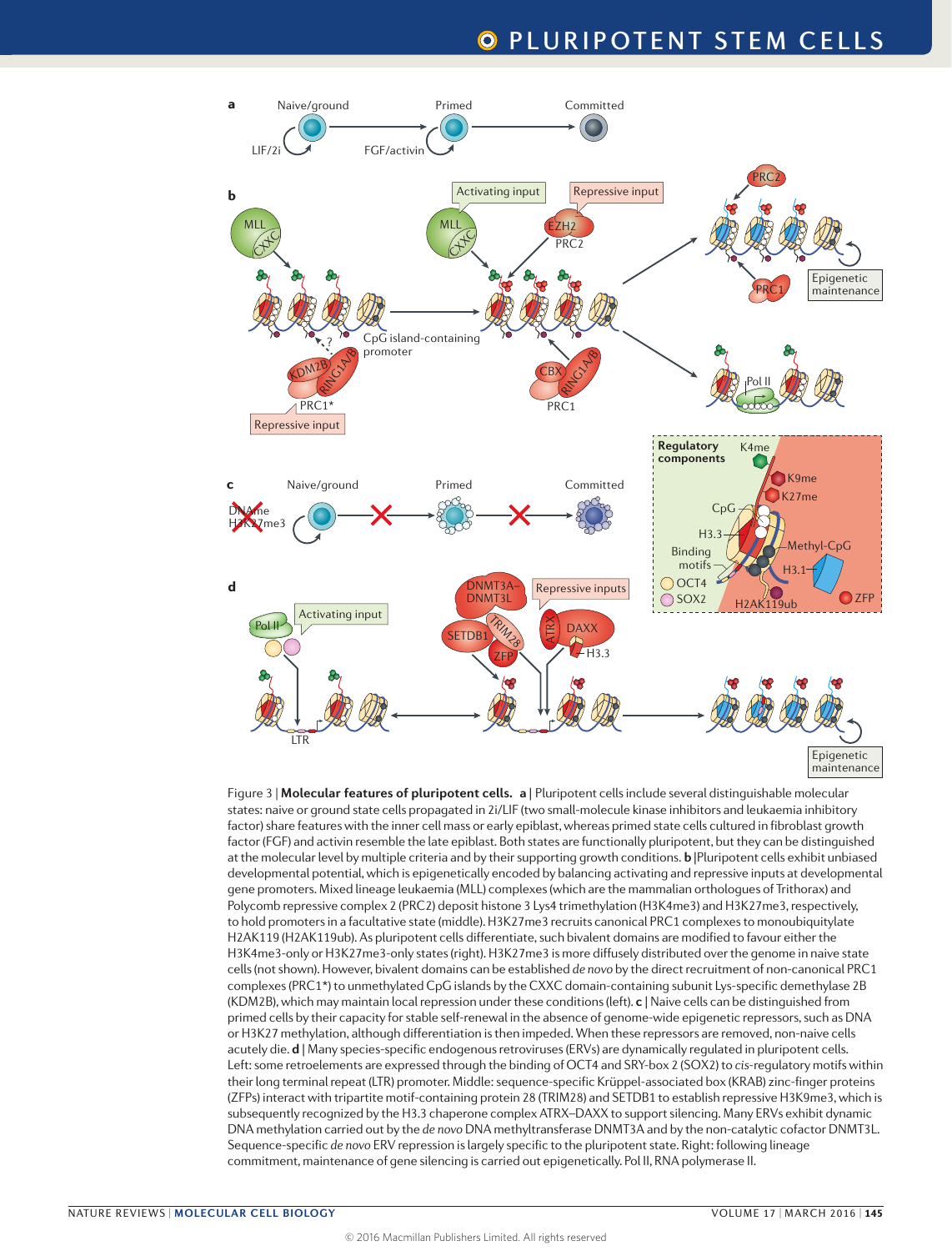#### Endogenous retroviruses (ERVs). Genomic

retrotransposons originating from exogenous retroviruses, but which propagate intracellularly within germline-competent cell states to enable inheritance to the subsequent generation.

### Krüppel-associated box domain-containing zinc-finger proteins

(KRAB-ZFPs). Zinc-finger proteins that contain an amino-terminal KRAB domain, which interfaces with the tripartite motif-containing protein 28 (TRIM28)–SETDB1 complex to direct repressive histone H3 Lys9 trimethylation, and a variable number of rapidly evolving zinc-finger domains that can confer sequence specificity to emerging repetitive elements.

that, until recently, had only been isolated in mouse<sup>102</sup>. Naive or ground state cells cultured in 2i/LIF conditions broadly resemble cells of the inner cell mass (ICM) or early epiblast and are canonically associated with mouse ES cells. Alternatively, primed state cells more generally exhibit features associated with the post-implantation epiblast and share molecular similarities with human ES cells<sup>103,104</sup>. The unique tolerance of pluripotent naive cells for the loss of epigenetic repressors can be used to select for iPSCs by eliminating cells that have not been successfully reprogrammed, or to facilitate late-stage reprogramming events by establishing pluripotencylike global chromatin features<sup>18,105</sup>. Notably, repressiondeficient PSCs do not show substantial changes to their self-sustaining transcriptional network, but their developmental potential is severely affected and hence their functional pluripotency is lost<sup>83,106-111</sup>. When DNA methylation is globally depleted in mouse ES cells, they cannot differentiate into embryonic germ layers but gain the capacity to differentiate into extra-embryonic tissues<sup>112,113</sup>. Similarly, mouse ES cells lacking the histone H3K9 methyltransferase SETDB1 are unstable by virtue of spontaneous extra-embryonic differentiation, which may reflect derepression of endogenous retroviral elements that function as enhancers or promoters for placental genes<sup>114-117</sup>. Despite the widespread and profound epigenetic changes that are induced by loss of epigenetic repressors, the decoupling of functional developmental potential from self-renewal can be reversible; restoring repressors often rescues the ability to differentiate, further highlighting the necessity of epigenetic silencing mechanisms in this process<sup>108,109</sup>.

PSCs cultured in 2i/LIF also seem to lose or redistribute repressive epigenetic modifications, specifically global DNA methylation and H3K27me3 (REFS 81,84,118–121), although how these changes affect differentiation is not yet completely understood. Some of the earliest transcriptional responses to 2i/LIF withdrawal include induction of genes encoding epigenetic repressors such as DNA methyltransferase 3b (*Dnmt3b*), *Dnmt3l* and jumonji and AT-rich interaction domaincontaining 2 (*Jarid2*), indicating the rapid establishment of a differentiation-competent epigenome<sup>81,84,118-121</sup>. Consistent with the requirement for epigenetic repression in somatic cells, reprogramming in the presence of 2i from the outset is severely limited, whereas switching to 2i conditions at later time points can promote iPSC generation, similar to what is observed following the targeted depletion of global repressors<sup>122</sup>. Culturing reprogramming cells with the glycogen synthase kinase-β (GSK3β) inhibitor component of 2i, and with ascorbic acid, which promotes global DNA demethylation, results in rapid, homogeneous iPSC generation from somatic or factor-dependent intermediate states<sup>123,124</sup>. Intriguingly, human ES cells or mouse epiblast stem cells do not tolerate the global loss of DNA methylation, indicating that there are fundamental regulatory differences between PSCs that correspond to unique developmental periods, despite their similar self-renewal properties and shared expression of many canonical pluripotency regulators<sup>85,87</sup>.

*Dynamically regulated retrotransposons.* In their original reprogramming screen, Takahashi and Yamanaka introduced transcription factors into fibroblasts using retroviral vectors derived from the Moloney murine leukaemia virus (M-MuLV)<sup>1</sup>. This approach specifically exploited a key distinguishing feature between somatic and pluripotent cell states: the targeted silencing of retroviral long terminal repeats (LTRs) in early embryos and ES cells<sup>125</sup> (FIG. 3d; see Supplementary [information S4](http://www.nature.com/nrm/journal/vaop/ncurrent/full/nrm.2016.6.html#supplementary-information) (box)). With this strategy, emerging iPSC colonies intrinsically switch off transgene expression and propagate indefinitely without further support from the OSKM factors.

The targeted silencing of LTRs in pluripotent cells has only recently been appreciated as reflecting a fundamental principle of genome regulation during mammalian development<sup>126</sup>. Cumulatively, approximately 40% of the mouse and human genomes are of retrotransposon origin, primarily derived from long and short interspersed nuclear elements (LINEs and SINEs, respectively) or LTR-containing endogenous retroviruses  $(ERVs)^{127,128}$ . Although each class exhibits unique modes of retrotransposition and has evolved exceedingly divergent, species-specific elements, their regulation seems to be largely conserved<sup>129</sup>. Generally, primary silencing is initiated by sequence-specific, Krüppel-associated box domain-containing zinc-finger proteins (KRAB-ZFPs), which interface with SETDB1 to direct repression<sup>130</sup>. Interestingly, KRAB-ZFPs evolve continuously to counteract the emergence of new retro-elements and represent a general mechanism for genomic surveillance<sup>117,130-133</sup>. Downstream of primary targeting, numerous germline-associated genes expressed in mouse ES cells establish epigenetically heritable repressive states that can be maintained in differentiated cells, where sequence-specific regulators may be absent<sup>113</sup>.

Although the pluripotent state is usually associated with the active repression of retrotransposons, their expression is surprisingly dynamic and involves interactions between activating and repressive inputs that are not restored during reprogramming until after iPSCs emerge134,135. In both mouse and human, *OCT4*, *SOX2* or *NANOG cis*-regulatory sequences encoded within the promoters of species-specific ERVs restrict their activity to early embryonic states, which supports their progressive radiation to new genomic positions through the host germ line<sup>136,137</sup>. As new integrations arise, these elements can be subsequently co-opted to function as enhancers or alternative promoters for numerous genes, including a majority of state-specific non-coding RNAs that can be essential to pluripotency and experimentally included to improve reprogramming efficiency<sup>135,138-140</sup>. DNA is only heterogeneously methylated at loci of many repetitive element classes, and this methylation depends on the continuous activity of *de novo* DNMTs<sup>113</sup>. In mouse ES cells, specific classes of ERVs are expressed within a small population of cells that also exhibit low global levels of repressive chromatin modifications and demonstrate an expanded extra-embryonic potential when injected into pre-implantation embryos<sup>141</sup>. Notably, this extraembryonic-contributing, retrotransposon-expressed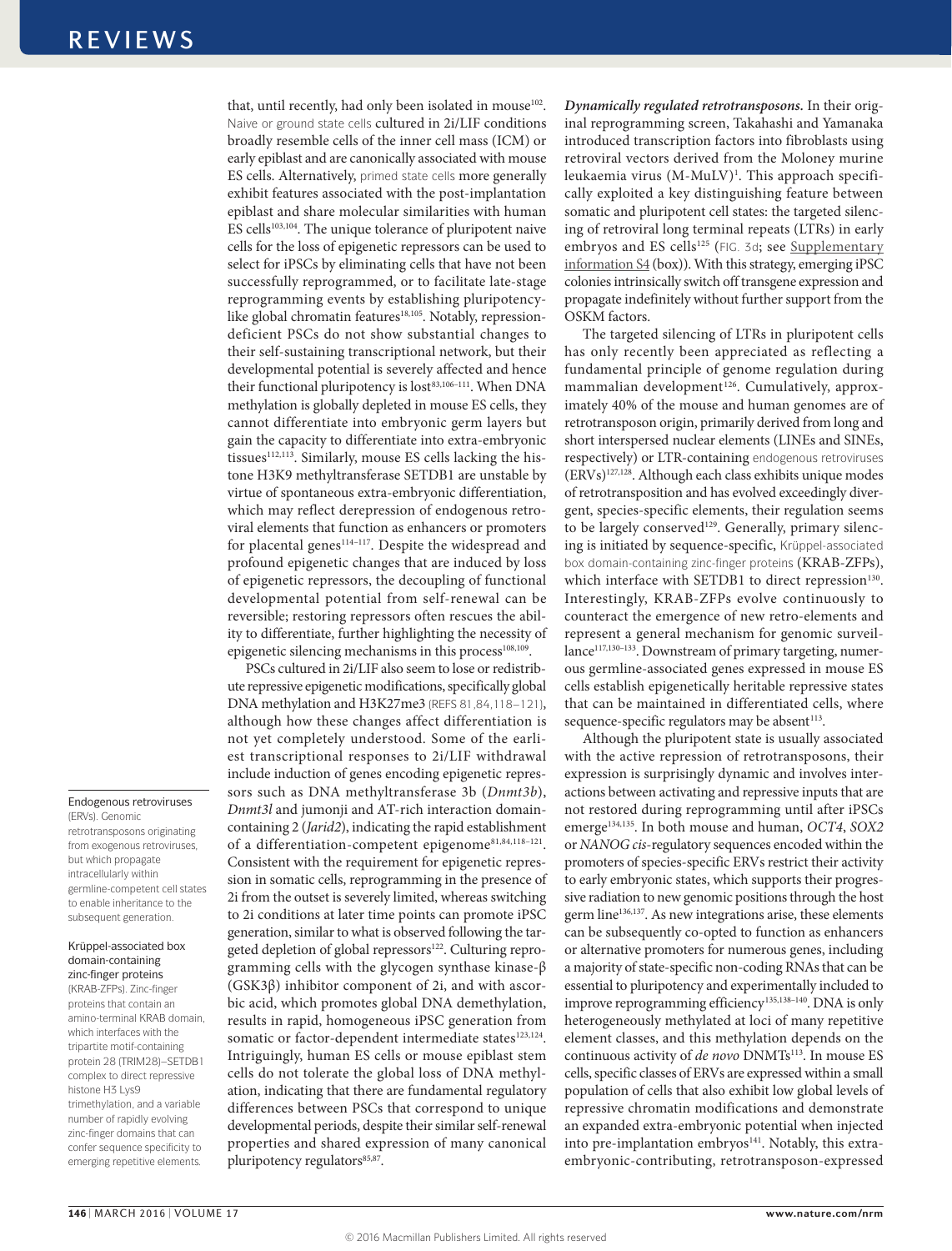state and the embryonic-restricted, retrotransposonrepressed state are reversible, similar to the dynamic cellular heterogeneity of many pluripotency-associated transcription factors<sup>142–146</sup>. This reversibility appears to reflect the fluidity of locus-specific chromatin architecture in pluripotent cells, as ERV induction corresponds to higher global levels of DNA replication-independent histone H3 variant  $3.3$  (H3.3)-containing chromatin<sup>147</sup>. Reciprocally, ERV repression is, in part, directed though the H3.3-specific ATRX–DAXX chaperone complexes (FIG. 3d), indicating that DNA replication-independent histone exchange and retrotransposon expression may be required to initiate silencing<sup>148-150</sup>. Thus, the dynamic regulation of genomic repetitive elements represents another specific feature of the pluripotent state that has a direct impact on the developmental potential of each cell within the population.

### Developmental barriers to reprogramming

Differentiation involves inactivation of the pluripotency transcriptional network and activation of lineagespecifying transcriptional programmes. As cells proceed through this process, they become responsive to extracellular cues to specify early embryonic lineages. As part of this transition, distally located, poised enhancers are activated by cofactor-directed recruitment of the histone acetyltransferase p300 to instruct the resolution of bivalent promoters<sup>77,78</sup>. Simultaneously, promoters and enhancers of the pluripotency state are shut down and heterochromatinized<sup>151,152</sup>. Unlike bivalent, differentiation-associated genes, which are held in an activation-poised state, many pluripotency-associated genes have different promoter features and utilize distinct silencing mechanisms that affect their reactivation potential during reprogramming<sup>79</sup>.

The removal of exogenous pluripotency-supporting culture conditions triggers the downregulation of key factors and destabilizes the self-sustaining pluripotency network, thereby initiating the major transition through which cells become committed to differentiate<sup>153</sup>. Most bivalent promoters resolve to either active H3K4me3-only or repressive H3K27me3-only states, according to their specific regulatory programme<sup>72</sup>. Alternatively, stable shutdown of the pluripotency network is ensured by silencing core regulators such as *Oct4* and *Nanog* through targeted H3K9 methylation followed by DNA methylation<sup>113,151,154</sup>. The more permanent modes of epigenetic silencing at specific pluripotency gene promoters, including many germline genes, may guard against their accidental re-activation in somatic tissues, an event with potentially oncogenic consequences<sup>155</sup>. Alternatively, genes such as *Sox2* and *Klf4*, which may remain expressed in a lineage-dependent manner or be re-induced in later developmental programmes, are instead silenced by deposition of H3K27me3 at their CpG island-containing promoters<sup>8,156,157</sup>. DNA methylation is highly dynamic during differentiation in mouse and human ES cells, in particular during the first transition from pluripotency to a lineage-committed state<sup>73,74,158</sup>. Early commitment is also accompanied by a global shift in nuclear organization, including focal accumulation of heterochromatic

protein 1 (HP1) and H3K9me3-modified heterochromatin, leading to extensive chromatin compaction and a reduction in nucleosome turnover<sup>159</sup>. Substantial changes in metabolic programmes and cell cycle regulation are also coordinated during this transition, resulting in a prolonged G1 phase<sup>42</sup>.

*Dynamic regulation and disassembly of active enhancers.* In PSCs, the activity of OCT4, SOX2 and NANOG is concentrated at super-enhancers that interface with target genes through the Mediator and cohesin complexes to control their expression<sup>70,160,161</sup> (FIG. 4a). The superenhancer architecture is acutely sensitive to cellular state, and disruption of Mediator activity or downregulation of master pluripotency factors leads to rapid downregulation of associated genes<sup>161</sup>. Transcriptionally permissive chromatin at pluripotency-associated enhancers is progressively disassembled in a stepwise manner, beginning with the removal of histone modifications, followed by encroachment of nucleosomes, and culminating in the methylation of repression-associated histone residues and of  $DNA^{152,162}$  (FIG. 4b,c).

The sensitivity of pluripotency enhancers to disassembly seems to reflect opposing inputs between activating, transcription factor-guided recruitment of histone acetyltransferases and the repressive activity of the nucleosome remodelling and deacetylase (NuRD) complex<sup>163-165</sup>. Diminished OCT4 binding in the earliest stages of differentiation favours decommissioning of pluripotency-associated enhancers through the activity of the NuRD subunit LSD1, an H3K4 demethylase<sup>162</sup>. The NuRD complex has a central role in the removal of permissive chromatin marks and in local chromatin remodelling, which temporally precedes the establishment of heterochromatic modifications<sup>166,167</sup>. Methyl CpG-binding domain protein 3 (MBD3) seems to be an essential component for NuRD assembly and recruitment<sup>162,168</sup>. Following the loss of activating epigenetic modifications, ATP-dependent chromatin remodellers — either NuRD or members of the BRG1-associated factor (BAF) chromatin remodelling complex (which is the mammalian equivalent of SWI/SNF) — change the architecture of the enhancer to occlude previously nucleosome-free DNA into chromatin as a template for repressive modifications, such as methylation of H3K9 and DNA<sup>152,169</sup>.

When initially introduced into somatic cells, OSKM seem to be insufficient to re-establish the balance between the activity of repressive and permissive chromatin modifiers that regulate target loci in pluripotent cells. The ability of regulatory elements to support the transcriptional activity of pluripotency genes is initiated by OSK, which can find and engage select sequences in closed chromatin (see below). However, epigenetic repressors that are expressed in both somatic and pluripotent cells, specifically NuRD, may be inadvertently recruited and impede transcriptional activation of target loci during early reprogramming170. Indeed, perturbing the NuRD complex can substantially accelerate the kinetics and improve the efficiency of iPSC generation, presumably by eliminating counterproductive and premature recruitment of this repressive input at a stage when opposing activators

#### Histone H3 variant

Histone H3 variants include H3.1 and H3.2, which are typically incorporated into chromatin during DNA replication, as well as H3.3, which is directed to loci in a replication-independent manner by specific histone chaperones.

#### Super-enhancers

The topological coordination of multiple, spatially discrete enhancers to direct the expression of a gene through the Mediator complex. Often, super-enhancers are necessary for the expression of essential cell type-specific genes.

#### Mediator

A large, multi-subunit complex that interacts with and spatially juxtaposes transcription factors at promoters and enhancers to coordinate transcription.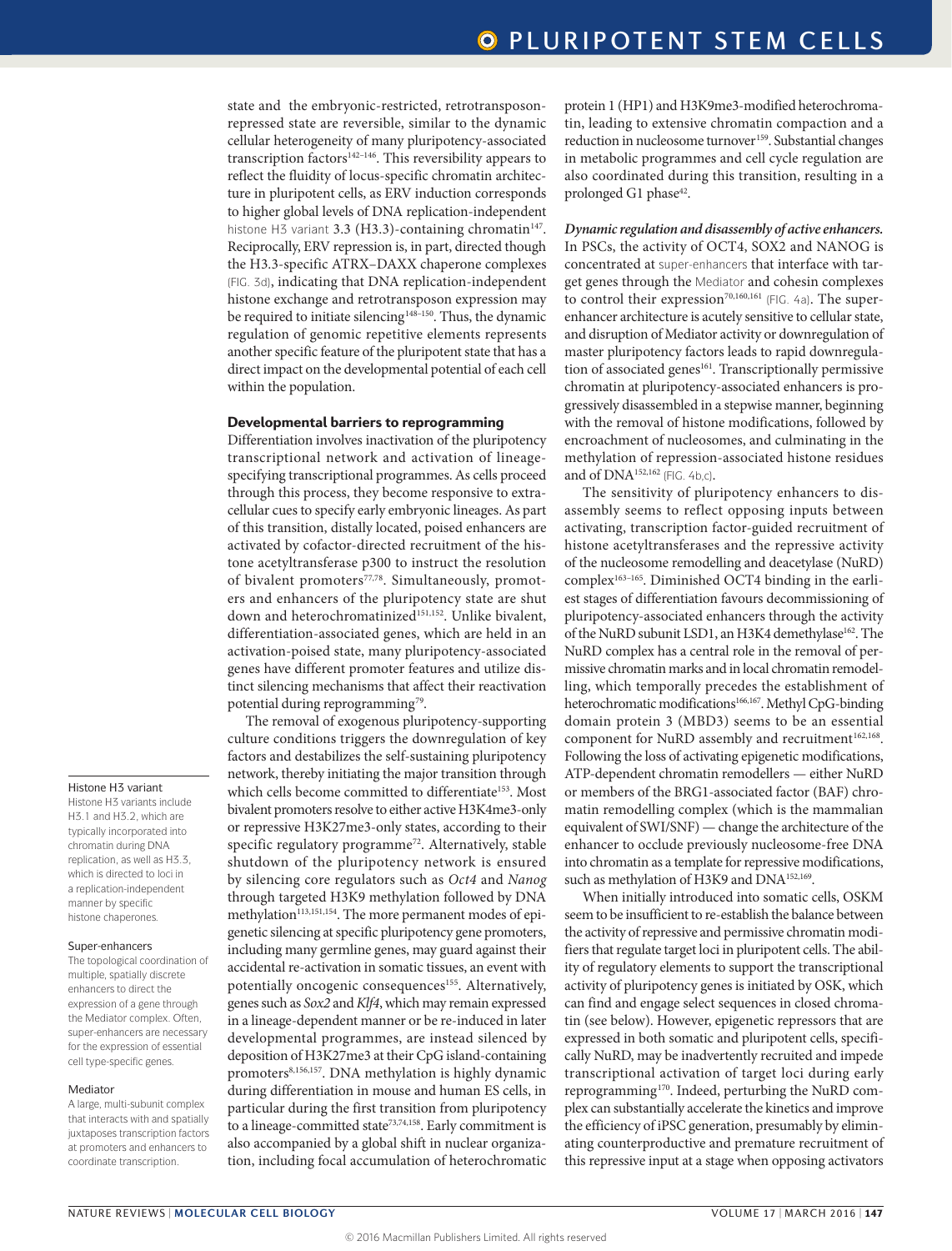

remain absent<sup>170-173</sup>. Once pluripotency is acquired, additional essential cofactors may override this repression to support the assembly of active enhancers and stably maintain target gene expression.

### Pioneer factors

Sequence-specific DNA-binding factors that can engage compact chromatin to initiate the formation of nucleosome-free regions.

*Transcription factor binding at inert chromatin.* In stably propagating cell types, most transcription factors bind within open chromatin, indicated by the presence of a nucleosome-free region surrounded by highly dynamic, phased nucleosomes<sup>174-176</sup>. However, pioneer factors can directly bind to their cognate DNA motifs, even in

compact chromatin, to evict nucleosomes and initiate enhancer activation, whereas additional cofactors may be required to induce transcription following primary locus engagement<sup>177</sup>. During normal developmental transitions, multiple DNA-binding factors, including those with pioneer activities, are expressed in a coordinated fashion, often leading to near-simultaneous binding, chromatin modification and transcriptional changes that complicate the molecular assignment of each contributing factor into a clear, linear pathway<sup>178</sup>. Alternatively, direct reprogramming introduces a minimal set of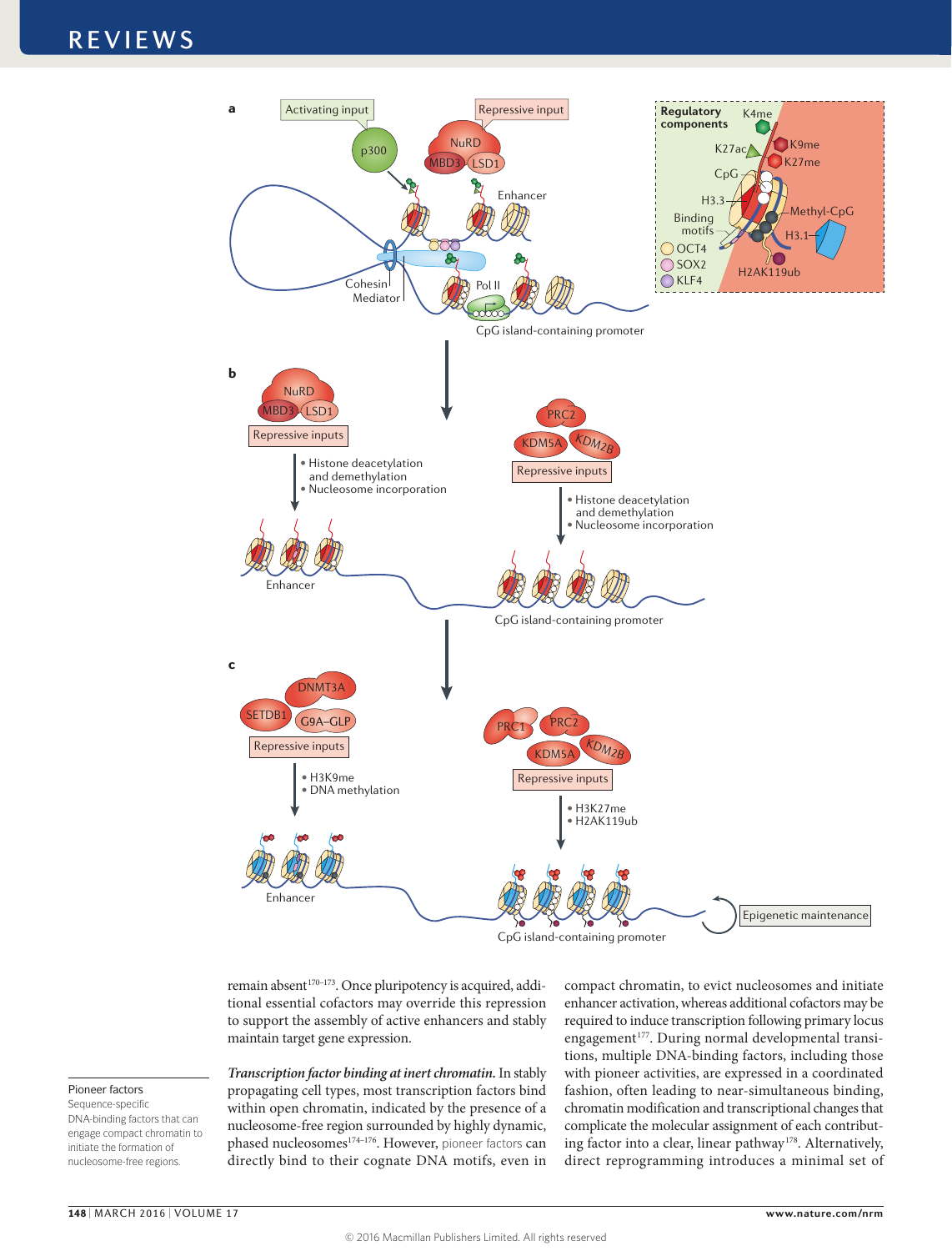Figure 4 |**Differentiation establishes epigenetic barriers to reprogramming.**  ◀ **a** | Within pluripotent cells, multiple enhancers bound by OCT4, SRY-box 2 (SOX2) and NANOG form a super-enhancer that engages a target promoter and is held in this topological configuration by the Mediator and cohesin complexes. Transcription factor binding preserves a nucleosome-free region, with adjacent phased nucleosomes acetylated by p300. In the pluripotent state, these enhancers also recruit the repressive nucleosome remodelling and deacetylase (NuRD) complex, which contains the histone H3 Lys4 (H3K4) demethylase LSD1, the core component methyl CpG-binding domain protein 3 (MBD3) and histone deacetylases. This balance of activating and repressive inputs favours gene activation and preserves the expression of the target gene. **b**| Removal of exogenous pluripotency-supporting conditions leads to the downregulation of OCT4, SOX2 and NANOG and triggers super-enhancer disassembly. The loss of transcription factor binding strongly favours the activity of repressive inputs. At the enhancer, NuRD (or possibly other ATP-dependent chromatin remodellers) establishes nucleosomes at the previous nucleosome-free region and removes histone acetylation and methylation modifications associated with transcriptional activity. Loss of enhancer–promoter association results in a similar disassembly of promoter-associated activating modifications, such as H3K4 trimethylation (H3K4me3) and H3K36me3, by Polycomb repressive complex 2 (PRC2)‑associated histone demethylases KDM5A and KDM2B (see also Supplementary information S3 (box)). **c** | Repressive epigenetic modifications are established following the erasure of the previous chromatin state. At enhancers, these repressive modifications include H3K9me2 and possibly H3K9me3 deposition by G9A in complex with G9A‑like protein (GLP) and SETDB1, respectively, as well as DNA methylation by DNA methyltransferase 3A (DNMT3A). At promoters, PRC2 deposits H3K27me3, which recruits the canonical PRC1 complex to monoubiquitylate H2AK119 (H2AK119ub) and initiate chromatin compaction. These new modifications then serve as epigenetic templates to preserve repression during subsequent cell divisions. The schematic depicts silencing pathways both at a distal regulatory element and in the associated CpG island-containing promoter of a pluripotency gene, such as *Sox2* or Krüppel-like factor 2 (*Klf2*). Many essential pluripotency genes, such as *Oct4* and *Nanog*, do not have CpG island-containing promoters and, in these cases, the mechanisms of promoter silencing largely resemble those observed for low-CpG density, distal regulatory elements. K27ac, Lys27 acetylation; Pol II, RNA polymerase II.

> transcription factors into a nuclear environment in which the majority of pluripotent state-specific enhancers are chromatinized and their target loci repressed, which allows intermediate molecular states of locus activation to be isolated and characterized<sup>26-28,56,173</sup>.

> Ectopically expressed OSKM must engage a somatic genome in which the majority of their target enhancers are epigenetically silenced (FIG. 5a). Consequently, OSKM initially only bind to a minimal number of pluripotencyassociated targets, and they seem to do so cooperatively at nucleosomal DNA that lacks obvious histone modifications and contains recognition motifs for OCT4, SOX2 and KLF4 (REFS 28,179). Similar loci containing repressive modifications seem to be intransigent to factor binding<sup>179</sup>. Canonical pioneer factors like Forkhead box protein A2 (FOXA2; also known as HNF3β) identify their binding motifs within chromatin and possess a DNA-binding domain with structural similarity to linker histones that outcompetes nucleosomes to initiate a region of open chromatin<sup>177</sup>. Although OSKM lack similar structural features, recent evidence indicates that OCT4, SOX2 and KLF4 co-bind to shared somatic targets through a cooperative, pioneer-like activity involving combinatorial binding to outwardly facing partial motif sequences within the nucleosome<sup>180</sup> (FIG. 5b). Binding initiates preliminary chromatin remodelling through the deposition of H3K4me1 and H3K4me2 and, through additional steps that are not yet clear, eventual induction of target genes<sup>179,180</sup>.

The majority of reprogramming-related regulatory regions that are targeted by OCT4, SOX2 and KLF4 in PSCs remain unbound during most of the reprogramming process<sup>28,179</sup>. It remains to be seen whether the few loci at which cooperative binding is observed represent a sufficient subset to permit entry into the pluripotent state upon gene induction, or how enhancers that do not contain an appropriate configuration of motifs are nevertheless activated. A cooperative pioneering activity could explain notable improvements to reprogramming efficiencies when additional pluripotency-associated transcription factors (such as NANOG, SAL-like protein 4 (SALL4), oestrogen-related receptor-β (ESRRB), nuclear receptor subfamily 5 group A member 2 (NR5A2) or zinc-finger protein GLIS1) are ectopically expressed, which may broaden the number of *cis*-regulatory elements that can be accessed in somatic cells53,181–185. Additionally, this model may explain why combinations of different members of the POU, SOX or KLF transcription factor families can adequately replace their canonical member, as some share highly similar recognition motifs<sup>180,186,187</sup>.

Initial binding by OSK within somatic cells appears to be population-wide and represents only the earliest step in re-activating the endogenous pluripotency network. Moreover, the extended latency between binding and the induction of cognate genes indicates that these preliminary interactions are themselves insufficient. Transcription factor-bound loci can recruit chromatin remodellers such as cell-type specific BAF complexes that phase nucleosomes around the site of transcription factor binding to stabilize a nucleosome-depleted region<sup>169,177,188</sup>. The constitution of these complexes varies considerably among cell types, and overexpressing components of the ES cell-specific BAF (esBAF) complex during reprogramming enhances iPSC generation<sup>189-192</sup>. There is also some evidence that this primary genomic engagement by OSK may still depend on underlying chromatin status, as OCT4 binding in somatic cells occurs preferentially at distal *cis*-regulatory sequences that lack DNA methylation but are nevertheless nucleosomal<sup>152</sup>. The constrained contexts that dictate nucleosomal OSK binding in differentiated cells resemble priming by 'fragile nucleosomes' at *cis*-regulatory elements in yeast, which can be rapidly displaced by transcription factors to direct immediate transcriptional responses<sup>193</sup>. Similarly, suppressing chromatin assembly factor 1 (CAF1), which is an H3.1-specific, DNA replication-dependent chaperone complex, improves the efficiency and kinetics of iPSC generation<sup>194</sup>. Presumably, the diminishing presence of H3.1 within heterochromatin expands the number of *cis*-regulatory sequences that are occluded within more labile H3.3-containing nucleosomes, which must be nonspecifically incorporated as compensation. Following binding, OCT4 initiates chromatin modification at the enhancer and seems to interact with corresponding CpG island-containing promoters to direct targeted H3K4 methylation and H3K27 demethylation<sup>27,33,80,195</sup> (FIG. 5b). The exact nature of these interactions is still unclear, but they may correspond to a key intermediate state of enhancer assembly within reprogramming populations that precedes transcriptional activation in the few cells that do generate iPSCs<sup>27,179,196</sup>.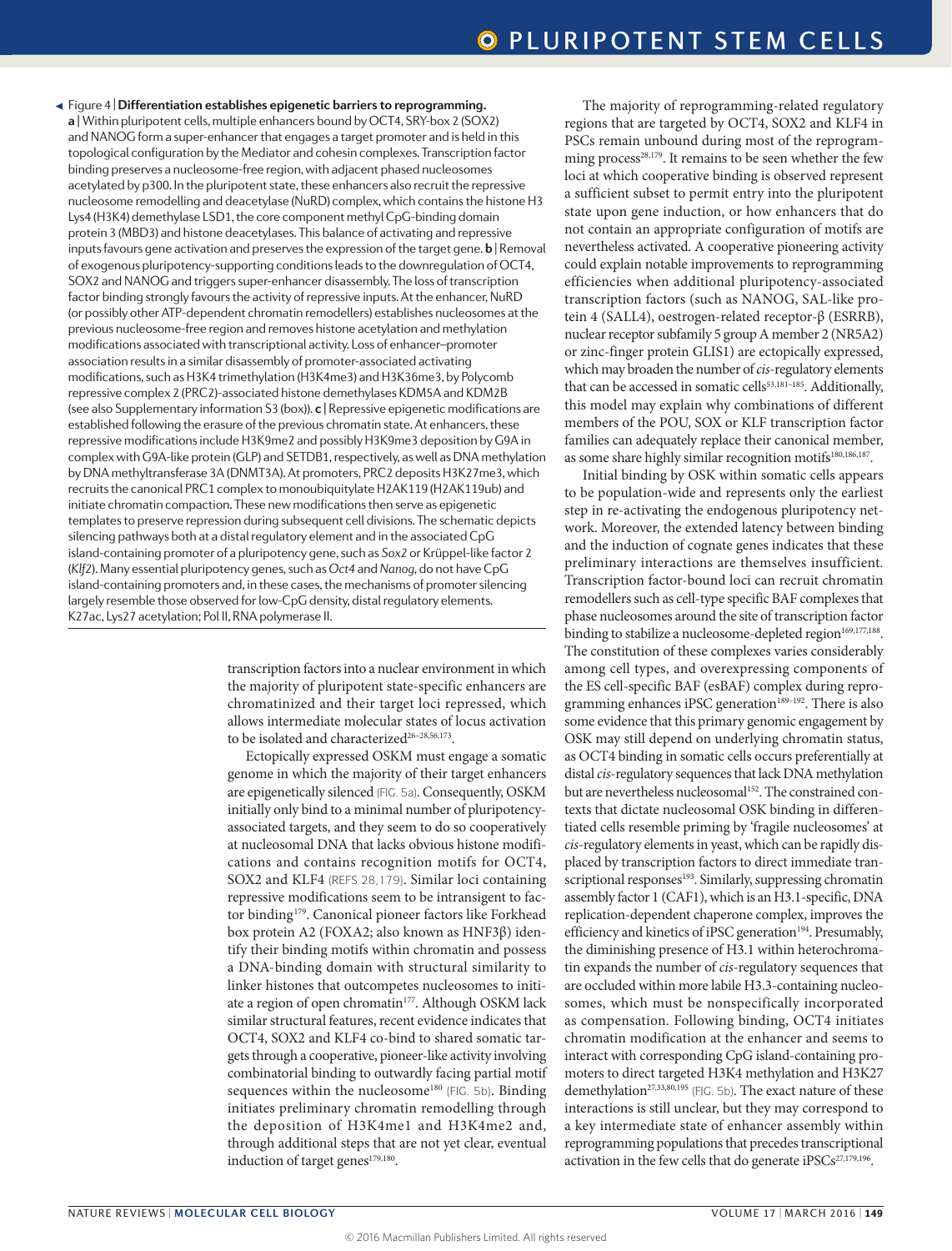These preliminary steps in enhancer activation must be followed by the recruitment of co-regulators, including histone methyltransferases and acetyltransferases, the assembly of super-enhancers and the Mediatordependent topological juxtaposition of enhancers and promoters, although not necessarily in that order (FIG. 5c). Many of these downstream events may require support from DNA-binding factors that are not present until late in the reprogramming process<sup>49</sup>. Eventually, a full complement of factors must recruit and assemble Pol II pre-initiation complexes and proceed to the stabilization of transcription elongation. Much of the transcriptional reprogramming that is required to consolidate pluripotency post-induction remains to



Figure 5 | **Transcriptional activation of silent pluripotency genes. a** |A schematic example of a CpG island-containing, pluripotency-associated gene as it is activated by a cognate distal regulatory element (enhancer) that includes recognition motifs for OCT4, SRY-box 2 (SOX2) and Krüppel-like factor 4 (KLF4), collectively known as OSK. In somatic cells, CpG island-containing promoters of some pluripotency genes are epigenetically modified with histone H3 Lys27 trimethylation (H3K27me3) and H2AK119 monoubiquitylation (H2AK119ub). Many distal regulatory elements are highly DNA methylated, whereas others have lower methylation levels but are nonetheless occluded with nucleosomes that lack obvious histone modifications associated with repression. **b** | At select enhancers, OCT4, SOX2 and KLF4 cooperate to bind to partial motif sequences to direct pioneer factor-like activity. The exact kinetics of nucleosome exchange or identity of additional cofactors is not fully understood, but these sites do undergo preliminary epigenetic remodelling, including H3K4me1 and H3K4me2 deposition. Initial binding also increases H3K4 methylation at the promoter through interactions with the mixed lineage leukaemia (MLL) component WD repeat-containing protein 5 (WDR5) and co‑occurs with local depletion of H3K27me3 by the histone demethylase UTX. During this stage, transcriptional induction of the target gene is not observed, in part because OSK factors

**Nature Reviews** | **Molecular Cell Biology** complex, which suppresses efficient reprogramming in the absence of interact with the nucleosome remodelling and deacetylase (NuRD) repressor sufficient activating inputs by inhibiting nucleosome eviction or preventing stable acetylation. The nature of the topological interactions between enhancer and promoter during cell reprogramming, or of the stability of preliminary, OSK-bound nucleosome-free regions, are unknown and are highlighted by dashed bidirectional arrows. **c** | In the final steps of gene activation, additional, unknown factors cooperate with OSK to stably evict nucleosomes and establish a canonical enhancer signature, which includes H3K4me2 and H3K27 acetylation (H3K27ac) and tight topological linkage to the cognate promoter through the Mediator and cohesin complexes. Nucleosome eviction may be stabilized by embryonic stem cell-specific BAF (esBAF), which is a pluripotent state-specific version of the ATP-dependent chromatin remodelling BRG1-associated factor (BAF) complex. At this point, activating inputs override repressive inputs, although the NuRD complex remains associated with enhancers in pluripotent cells. Once select enhancers are sufficiently activated and direct the expression of their target genes, the reprogramming process follows a deterministic consolidation. LSD1, Lys-specific demethylase 1; MBD3, methyl CpG-binding domain protein 3; Pol II, RNA polymerase II.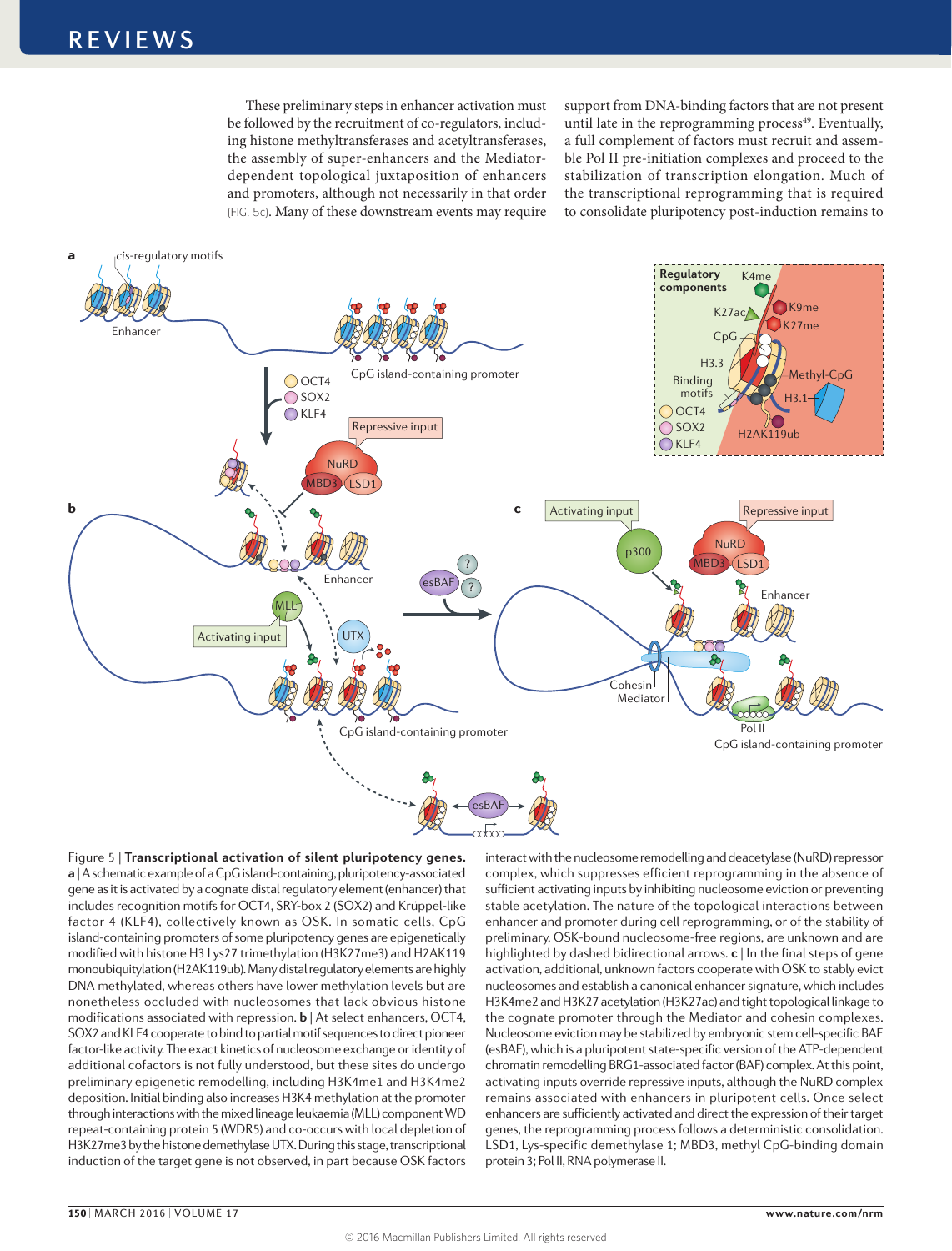be characterized, although current efforts have illuminated a number of notable molecular features that were previously opaque.

### Conclusion

The application of genomic technologies to the study of direct reprogramming has raised substantial new considerations that must be taken into account when defining or manipulating cell states. Whereas cellular identity was previously empirically determined according to functional criteria, the ability to modulate it in a controlled and measurable fashion has reframed these phenotypic observations into a precise molecular definition that includes the composition of regulators as they control or constrain specific genetic programmes. Although reprogramming experiments tend to focus on the reversibility of somatic identity, their results reveal the remarkable resistance of cell state to perturbation: substantial barriers are imposed by cooperative interactions between self-sustaining transcriptional networks as they operate within stable epigenetic landscapes. Similarly, measurable improvements to reprogramming kinetics or efficiency following the modulation of epigenetic features highlight the extent to which chromatin state influences chromatin–transcription factor interactions and target gene expression. Early SCNT experiments revealed the role of epigenetic regulation in determining reprogramming outcomes, but the use of ectopic transcription factors *in vitro* has provided a more dynamic description of the regulators that coordinate the induction of silent genes. Additionally, the imposed changes to developmental potential that occur during the generation of iPSCs can be used to molecularly distinguish the pluripotent state according to multiple parameters and measure them following the endogenous activation of a sufficient set of master regulators. Although complete descriptions of how these additional features are first initiated and subsequently consolidated have yet to be achieved, direct reprogramming has proven to be an extraordinarily tractable and insightful tool for the systematic dissection of developmental potential, differentiation and cellular states.

- 1. Takahashi, K. & Yamanaka, S. Induction of pluripotent stem cells from mouse embryonic and adult fibroblast cultures by defined factors. *Cell* **126**, 663–676 (2006).
- 2. Davis, R. L., Weintraub, H. & Lassar, A. B. Expression of a single transfected cDNA converts fibroblasts to myoblasts. *Cell* **51**, 987–1000 (1987).
- 3. Su, A. I. *et al.* Large-scale analysis of the human and mouse transcriptomes. *Proc. Natl Acad. Sci. USA* **99**, 4465–4470 (2002).
- 4. Graf, T. & Enver, T. Forcing cells to change lineages. *Nature* **462**, 587–594 (2009).
- 5. Kondoh, H. & Kamachi, Y. SOX-partner code for cell specification: regulatory target selection and underlying molecular mechanisms. *Int. J. Biochem. Cell Biol.* **42**, 391–399 (2010).
- 6. Masui, S. *et al.* Pluripotency governed by Sox2 via regulation of Oct3/4 expression in mouse embryonic stem cells. *Nat. Cell Biol.* **9**, 625–635 (2007).
- 7. Miyagi, S. *et al.* Consequence of the loss of Sox2 in the developing brain of the mouse. *FEBS Lett.* **582**, 2811–2815 (2008).
- 8. Sarkar, A. & Hochedlinger, K. The Sox family of transcription factors: versatile regulators of stem and progenitor cell fate. *Cell Stem Cell* **12**, 15–30 (2013).
- 9. Lodato, M. A. *et al.* SOX2 co-occupies distal enhancer elements with distinct POU factors in ESCs and NPCs to specify cell state. *PLoS Genet.* **9**, e1003288 (2013).
- 10. Vierbuchen, T. *et al.* Direct conversion of fibroblasts to functional neurons by defined factors. *Nature* **463**, 1035–1041 (2010).
- 11. Ieda, M. *et al.* Direct reprogramming of fibroblasts into functional cardiomyocytes by defined factors. *Cell* **142**, 375–386 (2010).
- 12. D'Alessio, A. C. *et al.* A systematic approach to identify candidate transcription factors that control cell identity. *Stem Cell Rep.* **5**, 763–775 (2015).
- 13. Lupien, M. *et al.* FoxA1 translates epigenetic signatures into enhancer-driven lineage-specific transcription. *Cell* **132**, 958–970 (2008).
- 14. Arvey, A., Agius, P., Noble, W. S. & Leslie, C. Sequence and chromatin determinants of cell-typespecific transcription factor binding. *Genome Res.* **22**, 1723–1734 (2012).
- 15. Biggin, M. D. Animal transcription networks as highly connected, quantitative continua. *Dev. Cell* **21**, 611–626 (2011).
- 16. ENCODE Project Consortium. An integrated encyclopedia of DNA elements in the human genome. *Nature* **489**, 57–74 (2012).
- 17. Roadmap Epigenomics Consortium *et al.* Integrative analysis of 111 reference human epigenomes. *Nature*  **518**, 317–330 (2015).
- 18. Mikkelsen, T. S. *et al.* Dissecting direct reprogramming through integrative genomic analysis. *Nature* **454**, 49–55 (2008).
- 19. Stadtfeld, M., Maherali, N., Breault, D. & Hochedlinger, K. Defining molecular cornerstones during fibroblast to iPS cell reprogramming in mouse. *Cell Stem Cell* **2**, 230–240 (2008).
- 20. Zunder, E. R., Lujan, E., Goltsev, Y., Wernig, M. & Nolan, G. P. A continuous molecular roadmap to iPSC reprogramming through progression analysis of singlecell mass cytometry. *Cell Stem Cell* **16**, 323–337 (2015).
- 21. Hansson, J. *et al.* Highly coordinated proteome dynamics during reprogramming of somatic cells to pluripotency. *Cell Rep.* **2**, 1579–1592 (2012).
- Guo, S. et al. Nonstochastic reprogramming from a privileged somatic cell state. *Cell* **156**, 649–662 (2014).
- 23. Smith, Z. D., Nachman, I., Regev, A. & Meissner, A. Dynamic single-cell imaging of direct reprogramming reveals an early specifying event. *Nat. Biotechnol.* **28**, 521–526 (2010).
- 24. Brambrink, T. *et al.* Sequential expression of pluripotency markers during direct reprogramming of mouse somatic cells. *Cell Stem Cell* **2**, 151–159 (2008).
- 25. Samavarchi-Tehrani, P. *et al.* Functional genomics reveals a BMP-driven mesenchymal-to-epithelial transition in the initiation of somatic cell
- reprogramming. *Cell Stem Cell* **7**, 64–77 (2010). 26. Hussein, S. M. *et al.* Genome-wide characterization of the routes to pluripotency. *Nature* **516**, 198–206 (2014).
- 27. Koche, R. P. *et al.* Reprogramming factor expression initiates widespread targeted chromatin remodeling. *Cell Stem Cell* **8**, 96–105 (2011).
- 28. Sridharan, R. *et al.* Role of the murine reprogramming factors in the induction of pluripotency. *Cell* **136**, 364–377 (2009).
- 29. Lee, D. S. *et al.* An epigenomic roadmap to induced pluripotency reveals DNA methylation as a reprogramming modulator. *Nat. Commun.* **5**, 5619 (2014).
- 30. Heinz, S., Romanoski, C. E., Benner, C. & Glass, C. K. The selection and function of cell type-specific enhancers. *Nat. Rev. Mol. Cell Biol.* **16**, 144–154  $(2015)$
- 31. Onder, T. T. *et al.* Chromatin-modifying enzymes as modulators of reprogramming. *Nature* **483**, 598–602 (2012).
- 32. Liang, G., He, J. & Zhang, Y. Kdm2b promotes induced pluripotent stem cell generation by facilitating gene activation early in reprogramming. *Nat. Cell Biol.* **14**, 457–466 (2012). **References 31 and 32 identify the H3K79 methyltransferase DOT1L and the H3K36 demethylase KDM2B as participating in the early**

**disassembly of epigenetic modifications associated with transcription elongation at somatically active genes.**

- 33. Mansour, A. A. *et al.* The H3K27 demethylase Utx regulates somatic and germ cell epigenetic reprogramming. *Nature* **488**, 409–413 (2012). **This work reveals that the H3K27 demethylase UTX participates in the activation of pluripotency‑associated genes by removing differentiation-associated repressive modifications at CpG island-containing promoters.**
- 34. Ramirez-Carrozzi, V. R. *et al.* A unifying model for the selective regulation of inducible transcription by CpG islands and nucleosome remodeling. *Cell* **138**, 114–128 (2009).
- 35. Kim, J. *et al.* A Myc network accounts for similarities between embryonic stem and cancer cell transcription programs. *Cell* **143**, 313–324 (2010).

**Kim** *et al.* **demonstrate that transcriptional signatures shared between ES cells and hyperproliferative cancer cell models reflect a discrete MYC-driven genetic module that is separate from that of OCT4 and SOX2 in pluripotent cells and uniquely present in proliferating, OSKM-dependent intermediates.**

- 36. Nie, Z. *et al.* c-Myc is a universal amplifier of expressed genes in lymphocytes and embryonic stem cells. *Cell* **151**, 68–79 (2012).
- 37. Rahl, P. B. *et al.* c-Myc regulates transcriptional pause release. *Cell* **141**, 432–445 (2010). **Rahl** *et al.* **demonstrate that MYC stabilizes transcription elongation, which explains its contribution to the early phenotypic response to direct reprogramming and its more universal binding to the promoters of cell cycle genes at this stage.**
- 38. Mathieu, J. *et al.* Hypoxia-inducible factors have distinct and stage-specific roles during reprogramming of human cells to pluripotency. *Cell Stem Cell* **14**, 592–605 (2014).
- 39. Panopoulos, A. D. *et al.* The metabolome of induced pluripotent stem cells reveals metabolic changes occurring in somatic cell reprogramming. *Cell Res.*  **22**, 168–177 (2012).
- 40. Folmes, C. D. *et al.* Somatic oxidative bioenergetics transitions into pluripotency-dependent glycolysis to facilitate nuclear reprogramming. *Cell Metab.* **14**, 264–271 (2011).
- 41. Cao, Y. *et al.* miR-290/371-Mbd2-Myc circuit regulates glycolytic metabolism to promote pluripotency. *EMBO J.* **34**, 609–623 (2015).
- 42. Zhang, J., Nuebel, E., Daley, G. Q., Koehler, C. M. & Teitell, M. A. Metabolic regulation in pluripotent stem cells during reprogramming and self-renewal. *Cell Stem Cell* **11**, 589–595 (2012).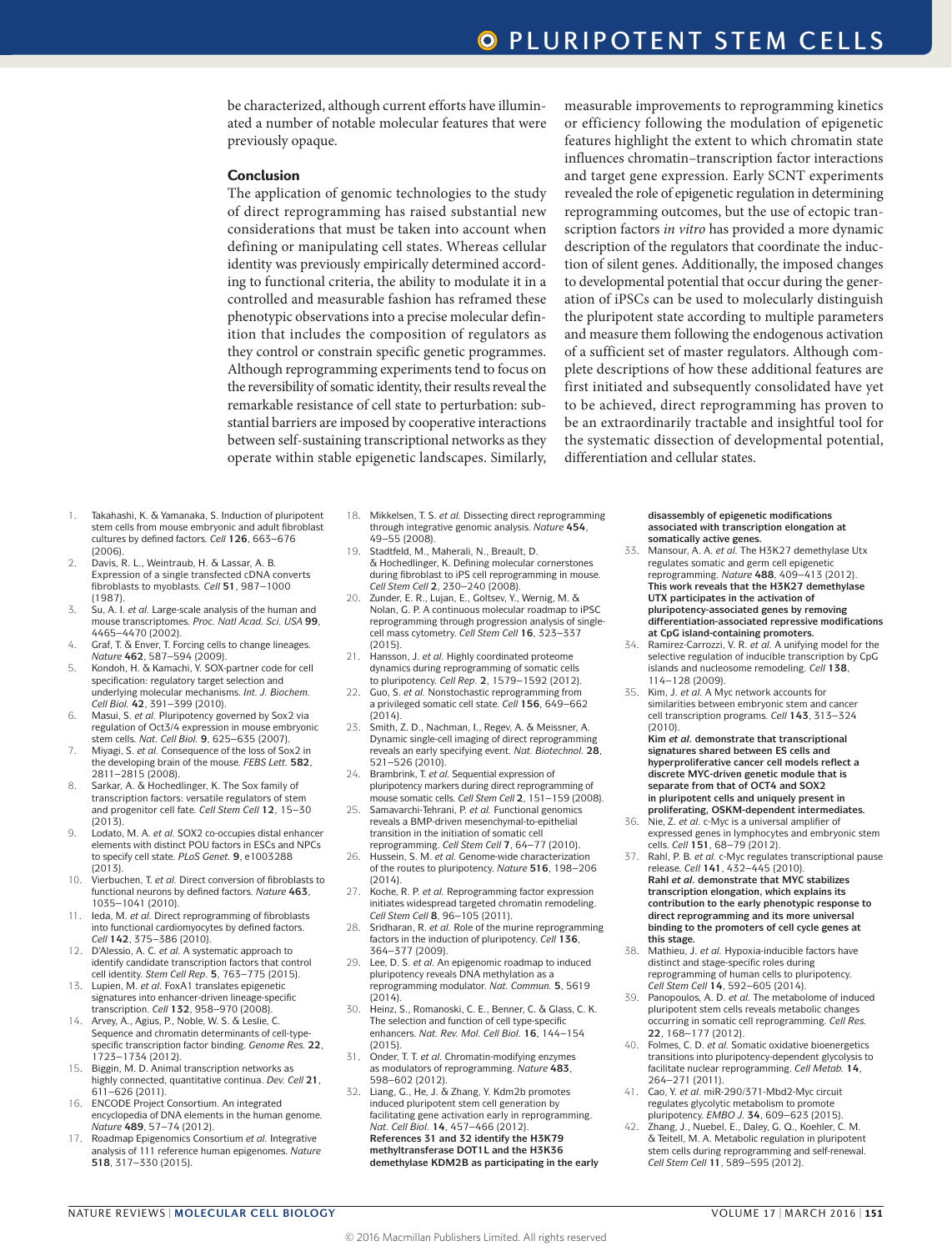- 43. Li, R. *et al.* A mesenchymal-to-epithelial transition initiates and is required for the nuclear reprogramming of mouse fibroblasts. *Cell Stem Cell* **7**, 51–63 (2010).
- 44. Thiery, J. P., Acloque, H., Huang, R. Y. & Nieto, M. A. Epithelial-mesenchymal transitions in development and disease. *Cell* **139**, 871–890 (2009).
- 45. Xu, J., Lamouille, S. & Derynck, R. TGF-β-induced epithelial to mesenchymal transition. *Cell Res.* **19**, 156–172 (2009).
- 46. Wang, G. *et al.* Critical regulation of miR-200/ZEB2 pathway in Oct4/Sox2-induced mesenchymalto-epithelial transition and induced pluripotent stem cell generation. *Proc. Natl Acad. Sci. USA* **110**, 2858–2863 (2013).
- 47. Ichida, J. K. *et al.* A small-molecule inhibitor of Tgf-β signaling replaces *Sox2* in reprogramming by inducing *Nanog*. *Cell Stem Cell* **5**, 491–503 (2009).
- 48. Maherali, N. & Hochedlinger, K. Tgfβ signal inhibition cooperates in the induction of iPSCs and replaces Sox2 and cMyc. *Curr. Biol.* **19**, 1718–1723 (2009).
- 49. Lujan, E. *et al.* Early reprogramming regulators identified by prospective isolation and mass cytometry. *Nature* **521**, 352–356 (2015). **Lujan** *et al.* **identified transcriptional activators that are associated with the induction of pluripotency but are not necessary for the maintenance of self-renewal.**
- Jaenisch, R. & Young, R. Stem cells, the molecular circuitry of pluripotency and nuclear reprogramming. *Cell* **132**, 567–582 (2008).
- 51. Buganim, Y. *et al.* Single-cell expression analyses during cellular reprogramming reveal an early stochastic and a late hierarchic phase. *Cell* **150**, 1209–1222 (2012).

**This study demonstrates that the consolidation of pluripotency proceeds deterministically following the induction of endogenous SOX2 expression.**

52. Golipour, A. *et al.* A late transition in somatic cell reprogramming requires regulators distinct from the pluripotency network. *Cell Stem Cell* **11**, 769–782  $(2012)$ 

**This paper demonstrates that the terminal steps of reprogramming require withdrawal of exogenous OSKM factors to consolidate autonomous self-renewal and reactivate the endogenous pluripotency network.**

- 53. Hanna, J. *et al.* Direct cell reprogramming is a stochastic process amenable to acceleration. *Nature*  **462**, 595–601 (2009). **This work demonstrates that all perpetually dividing reprogramming cell lineages will eventually generate iPSCs, supporting a single switch-like transition into deterministic reprogramming.**
- 54. Araki, R. *et al.* Conversion of ancestral fibroblasts to induced pluripotent stem cells. *Stem Cells* **28**, 213–220 (2010). **Araki** *et al.* **characterize the morphological,**

**proliferative and molecular properties of iPSC-forming cell lineages from the time of OSKM induction using continuous live-cell imaging.**

- 55. O'Malley, J. *et al.* High-resolution analysis with novel cell-surface markers identifies routes to iPS cells. *Nature* **499**, 88–91 (2013).
- 56. Polo, J. M. *et al.* A molecular roadmap of reprogramming somatic cells into iPS cells. *Cell* **151**, 1617–1632 (2012).
- 57. Maherali, N. *et al.* Global epigenetic remodeling in directly reprogrammed fibroblasts. *Cell Stem Cell* **1**, 55–70 (2007).
- 58. Wernig, M. *et al. In vitro* reprogramming of fibroblasts into a pluripotent ES-cell-like state. *Nature* **448**, 318–324 (2007).
- 59. Polo, J. M. *et al.* Cell type of origin influences the molecular and functional properties of mouse induced pluripotent stem cells. *Nat. Biotechnol.* **28**, 848–855 (2010).
- 60. Tonge, P. D. *et al.* Divergent reprogramming routes lead to alternative stem-cell states. *Nature* **516**, 192–197 (2014).
- 61. Pasque, V. *et al.* X chromosome reactivation dynamics reveal stages of reprogramming to pluripotency. *Cell*  **159**, 1681–1697 (2014).
- 62. Maza, I. *et al.* Transient acquisition of pluripotency during somatic cell transdifferentiation with iPSC reprogramming factors. *Nat. Biotechnol.* **33**, 769–774 (2015).
- 63. Bar-Nur, O. *et al.* Lineage conversion induced by pluripotency factors involves transient passage through an iPSC stage. *Nat. Biotechnol.* **33**, 761–768 (2015).
- 64. Okita, K., Ichisaka, T. & Yamanaka, S. Generation of germline-competent induced pluripotent stem cells. *Nature* **448**, 313–317 (2007).
- 65. Posfai, E., Tam, O. H. & Rossant, J. Mechanisms of pluripotency *in vivo* and *in vitro*. *Curr. Top. Dev. Biol.*  **107**, 1–37 (2014).
- Nichols, J. et al. Formation of pluripotent stem cells in the mammalian embryo depends on the POU transcription factor Oct4. *Cell* **95**, 379–391 (1998).
- 67. Chambers, I. *et al.* Functional expression cloning of Nanog, a pluripotency sustaining factor in embryonic stem cells. *Cell* **113**, 643–655 (2003).
- 68. Mitsui, K. *et al.* The homeoprotein Nanog is required for maintenance of pluripotency in mouse epiblast and ES cells. *Cell* **113**, 631–642 (2003).
- 69. Bernstein, B. E., Meissner, A. & Lander, E. S. The mammalian epigenome. *Cell* **128**, 669–681 (2007). Chen, X. et al. Integration of external signaling
- pathways with the core transcriptional network in embryonic stem cells. *Cell* **133**, 1106–1117 (2008). 71. Azuara, V. *et al.* Chromatin signatures of pluripotent
- cell lines. *Nat. Cell Biol.* **8**, 532–538 (2006). Mikkelsen, T. S. et al. Genome-wide maps of chromatin
- state in pluripotent and lineage-committed cells. *Nature* **448**, 553–560 (2007). 73. Gifford, C. A. *et al.* Transcriptional and epigenetic
- dynamics during specification of human embryonic stem cells. *Cell* **153**, 1149–1163 (2013).
- 74. Ziller, M. J. *et al.* Dissecting neural differentiation regulatory networks through epigenetic footprinting. *Nature* **518**, 355–359 (2015).
- 75. Boyer, L. A. *et al.* Polycomb complexes repress developmental regulators in murine embryonic stem cells. *Nature* **441**, 349–353 (2006).
- Singh, A. M. et al. Cell-cycle control of bivalent epigenetic domains regulates the exit from
- pluripotency. *Stem Cell Rep.* **5**, 323–336 (2015). 77. Rada-Iglesias, A. *et al.* A unique chromatin signature uncovers early developmental enhancers in humans. *Nature* **470**, 279–283 (2011).
- Creyghton, M. P. et al. Histone H3K27ac separates active from poised enhancers and predicts developmental state. *Proc. Natl Acad. Sci. USA* **107**, 21931–21936 (2010).
- 79. Meissner, A. Epigenetic modifications in pluripotent and differentiated cells. *Nat. Biotechnol.* **28**, 1079–1088 (2010).
- 80. Taberlay, P. C. *et al.* Polycomb-repressed genes have permissive enhancers that initiate reprogramming. *Cell* **147**, 1283–1294 (2011). **Taberlay** *et al.* **demonstrate that OCT4 binding to the** *MyoD* **enhancer results in H3K4 methylation and H3K27 demethylation at the promoter, which is indicative of a transient topological interaction that precedes transcription.**
- 81. Marks, H. *et al.* The transcriptional and epigenomic foundations of ground state pluripotency. *Cell* **149**, 590–604 (2012).
- 82. Brinkman, A. B. *et al.* Sequential ChIP-bisulfite sequencing enables direct genome-scale investigation of chromatin and DNA methylation cross-talk. *Genome Res.* **22**, 1128–1138 (2012).
- 83. Chamberlain, S. J., Yee, D. & Magnuson, T. Polycomb repressive complex 2 is dispensable for maintenance of embryonic stem cell pluripotency. *Stem Cells* **26**, 1496–1505 (2008).
- 84. Galonska, C., Ziller, M. J., Karnik, R. & Meissner, A. Ground state conditions induce rapid reorganization of core pluripotency factor binding before global epigenetic reprogramming. *Cell Stem Cell* **17**, 462–470 (2015).
- 85. Geula, S. *et al.* m<sup>6</sup>A mRNA methylation facilitates resolution of naive pluripotency toward differentiation. *Science* **347**, 1002–1006 (2015). **Geula** *et al.* **identified a requirement for DNA, H3K27 and mRNA methylation for self-renewal in mouse epiblast stem cells but not for stem cells cultured in 2i/LIF.**
- 86. Chan, Y. S. *et al.* A PRC2-dependent repressive role of PRDM14 in human embryonic stem cells and induced pluripotent stem cell reprogramming. *Stem Cells* **31**, 682–692 (2013).
- 87. Liao, J. *et al.* Targeted disruption of DNMT1, DNMT3A and DNMT3B in human embryonic stem cells. *Nat. Genet.* **47**, 469–478 (2015).
- 88. Voigt, P., Tee, W. W. & Reinberg, D. A double take on bivalent promoters. *Genes Dev.* **27**, 1318–1338 (2013).
- 89. Landeira, D. *et al.* Jarid2 is a PRC2 component in embryonic stem cells required for multi-lineage differentiation and recruitment of PRC1 and RNA

polymerase II to developmental regulators. *Nat. Cell Biol.* **12**, 618–624 (2010).

- 90. Jia, J. *et al.* Regulation of pluripotency and selfrenewal of ESCs through epigenetic-threshold modulation and mRNA pruning. *Cell* **151**, 576–589 (2012).
- Pasini, D. et al. Regulation of stem cell differentiation by histone methyltransferases and demethylases *Cold Spring Harb. Symp. Quant. Biol.* **73**, 253–263 (2008).
- 92. Joshi, O. *et al.* Dynamic reorganization of extremely long-range promoter-promoter interactions between two states of pluripotency. *Cell Stem Cell* **17**, 748–757 (2015).
- 93. Deaton, A. M. & Bird, A. CpG islands and the regulation of transcription. *Genes Dev.* **25**, 1010–1022 (2011).
- 94. Mendenhall, E. M. *et al.* GC-rich sequence elements recruit PRC2 in mammalian ES cells. *PLoS Genet.* **6**, e1001244 (2010).
- 95. Thomson, J. P. *et al.* CpG islands influence chromatin structure via the CpG-binding protein Cfp1. *Nature*  **464**, 1082–1086 (2010).
- Simon, J. A. & Kingston, R. E. Mechanisms of Polycomb gene silencing: knowns and unknowns. *Nat. Rev. Mol. Cell Biol.* **10**, 697–708 (2009).
- 97. He, J. *et al.* Kdm2b maintains murine embryonic stem cell status by recruiting PRC1 complex to CpG islands of developmental genes. *Nat. Cell Biol.* **15**, 373–384 (2013).
- 98. Farcas, A. M. *et al.* KDM2B links the Polycomb Repressive Complex 1 (PRC1) to recognition of CpG islands. *eLife* **1**, e00205 (2012).
- 99. Wu, X., Johansen, J. V. & Helin, K. Fbxl10/Kdm2b recruits Polycomb repressive complex 1 to CpG islands and regulates H2A ubiquitylation. *Mol. Cell*  **49**, 1134–1146 (2013).
- 100. Blackledge, N. P. *et al.* Variant PRC1 complexdependent H2A ubiquitylation drives PRC2 recruitment and polycomb domain formation. *Cell*  **157**, 1445–1459 (2014). **This study identified a specific complex, normally recruited to CpG islands by the H3K36 demethylase KDM2B, that is sufficient to recruit PRC2 and establish H3K27me3 downstream of PRC1.**
- 101. Li, E. Chromatin modification and epigenetic reprogramming in mammalian development. *Nat. Rev. Genet.* **3**, 662–673 (2002).
- 102. Weinberger, L., Ayyash, M., Novershtern, N. & Hanna, J. H. Dynamic stem cell states: naive to primed pluripotency in rodents and humans. *Nat. Rev. Mol. Cell Biol.* http://dx.doi.org/10.1038/
- nrm.2015.28 (2016). 103. Tesar, P. J. *et al.* New cell lines from mouse epiblast share defining features with human embryonic stem cells. *Nature* **448**, 196–199 (2007).
- 104. Brons, I. G. *et al.* Derivation of pluripotent epiblast stem cells from mammalian embryos. *Nature* **448**, 191–195 (2007).
- 105. Huangfu, D. *et al.* Induction of pluripotent stem cells by defined factors is greatly improved by smallmolecule compounds. *Nat. Biotechnol.* **26**, 795–797 (2008).
- 106. Fouse, S. *et al.* Promoter CpG methylation contributes to ES cell gene regulation in parallel with Oct4/ Nanog, PcG complex, and histone H3 K4/K27 trimethylation. *Cell Stem Cell* **2**, 1–10 (2008).
- 107. Tsumura, A. *et al.* Maintenance of self-renewal ability of mouse embryonic stem cells in the absence of DNA methyltransferases Dnmt1, Dnmt3a and Dnmt3b. *Genes Cells* **11**, 805–814 (2006).
- 108. Jackson, M. *et al.* Severe global DNA hypomethylation blocks differentiation and induces histone hyperacetylation in embryonic stem cells*. Mol. Cell. Biol.* **24**, 8862–8871 (2004).
- 109. Leeb, M. *et al.* Polycomb complexes act redundantly to repress genomic repeats and genes. *Genes Dev.*  **24**, 265–276 (2010).
- 110. Pasini, D. *et al.* Coordinated regulation of transcriptional repression by the RBP2 H3K4 demethylase and Polycomb-Repressive Complex 2.
- *Genes Dev.* **22**, 1345–1355 (2008). 111. Dovey, O. M., Foster, C. T. & Cowley, S. M. Histone deacetylase 1 (HDAC1), but not HDAC2, controls embryonic stem cell differentiation. *Proc. Natl Acad. Sci. USA* **107**, 8242–8247 (2010).
- 112. Ng, R. K. *et al.* Epigenetic restriction of embryonic cell lineage fate by methylation of *Elf5*. *Nat. Cell Biol.* **10**, 1280–1290 (2008).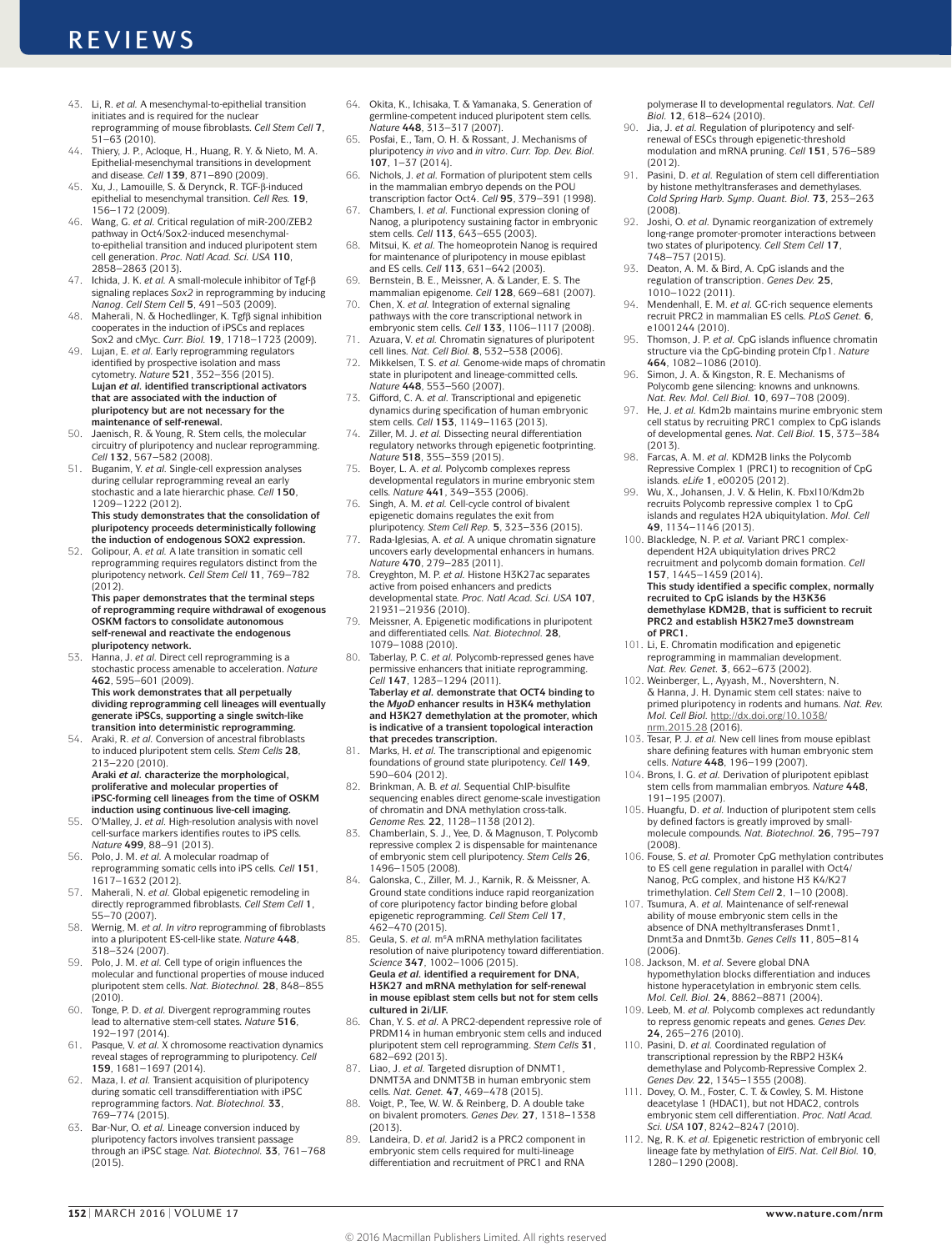**PLURIPOTENT STEM CELLS** 

- 113. Smith, Z. D. & Meissner, A. DNA methylation: roles in mammalian development. *Nat. Rev. Genet.* **14**, 204–220 (2013).
- 114. Yuan, P. *et al.* Eset partners with Oct4 to restrict extraembryonic trophoblast lineage potential in embryonic stem cells. *Genes Dev.* **23**, 2507–2520 (2009).
- 115. Bilodeau, S., Kagey, M. H., Frampton, G. M., Rahl, P. B. & Young, R. A. SetDB1 contributes to repression of genes encoding developmental regulators and maintenance of ES cell state. *Genes Dev.* **23**, 2484–2489 (2009).
- 116. Fei, Q. *et al.* SETDB1 modulates PRC2 activity at developmental genes independently of H3K9 trimethylation in mouse ES cells. *Genome Res.* **25**, 1325–1335 (2015).
- 117. Karimi, M. M. *et al.* DNA methylation and SETDB1/ H3K9me3 regulate predominantly distinct sets of genes, retroelements, and chimeric transcripts in mESCs. *Cell Stem Cell* **8**, 676–687 (2011).
- 118. Ficz, G. *et al.* FGF signaling inhibition in ESCs drives rapid genome-wide demethylation to the epigenetic ground state of pluripotency. *Cell Stem Cell* **13**, 351–359 (2013).
- 119. Habibi, E. *et al.* Whole-genome bisulfite sequencing of two distinct interconvertible DNA methylomes of mouse embryonic stem cells. *Cell Stem Cell* **13**, 360–369 (2013).
- 120. Hackett, J. A. *et al.* Synergistic mechanisms of DNA demethylation during transition to ground-state
- pluripotency. *Stem Cell Rep.* **1**, 518–531 (2013). 121. Leitch, H. G. *et al.* Naive pluripotency is associated with global DNA hypomethylation. *Nat. Struct. Mol. Biol.* **20**, 311–316 (2013).
- 122. Theunissen, T. W. *et al.* Nanog overcomes reprogramming barriers and induces pluripotency in minimal conditions. *Curr. Biol.* **21**, 65–71 (2011).
- 123. Tran, K. A. *et al.* Collaborative rewiring of the pluripotency network by chromatin and signalling modulating pathways. *Nat. Commun.* **6**, 6188 (2015).
- 124. Bar-Nur, O. *et al.* Small molecules facilitate rapid and synchronous iPSC generation. *Nat. Methods* **11**, 1170–1176 (2014).
- 125. Jahner, D. *et al. De novo* methylation and expression of retroviral genomes during mouse embryogenesis. *Nature* **298**, 623–628 (1982).
- 126. Gifford, W. D., Pfaff, S. L. & Macfarlan, T. S. Transposable elements as genetic regulatory substrates in early development. *Trends Cell Biol.* **23**, 218–226 (2013).
- 127. Mouse Genome Sequencing Consortium *et al.* Initial sequencing and comparative analysis of the mouse genome. *Nature* **420**, 520–562 (2002).
- 128. Lander, E. S. *et al.* Initial sequencing and analysis of the human genome. *Nature* **409**, 860–921 (2001). 129. Smith, Z. D. *et al.* DNA methylation dynamics of
- the human preimplantation embryo. *Nature* **511**, 611–615 (2014).
- 130. Rowe, H. M. *et al.* KAP1 controls endogenous retroviruses in embryonic stem cells. *Nature* **463**, 237–240 (2010).
- 131. Thomas, J. H. & Schneider, S. Coevolution of retroelements and tandem zinc finger genes. *Genome Res.* **21**, 1800–1812 (2011).
- 132. Jacobs, F. M. *et al.* An evolutionary arms race between KRAB zinc-finger genes *ZNF91/93* and SVA/L1 retrotransposons. *Nature* **516**, 242–245 (2014).
- 133. Castro-Diaz, N. *et al.* Evolutionally dynamic L1 regulation in embryonic stem cells. *Genes Dev.* **28**, 1397–1409 (2014).
- 134. Friedli, M. *et al.* Loss of transcriptional control over endogenous retroelements during reprogramming to pluripotency. *Genome Res.* **24**, 1251–1259 (2014).
- 135. Ohnuki, M. *et al.* Dynamic regulation of human endogenous retroviruses mediates factor-induced reprogramming and differentiation potential. *Proc. Natl Acad. Sci. USA* **111**, 12426–12431 (2014).
- 136. Bourque, G. *et al.* Evolution of the mammalian transcription factor binding repertoire via transposable elements. *Genome Res.* **18**, 1752–1762 (2008).
- 137. Kunarso, G. *et al.* Transposable elements have rewired the core regulatory network of human embryonic stem cells. *Nat. Genet.* **42**, 631–634 (2010). **Genomic analysis of OCT4 and NANOG binding in mouse and human ES cells revealed substantial divergence that can be partially explained by the species-specific radiation of repetitive elements with OCT4- and NANOG-binding motifs that function as enhancers.**
- 138. Loewer, S. *et al.* Large intergenic non-coding RNA-RoR modulates reprogramming of human induced

pluripotent stem cells. *Nat. Genet.* **42**, 1113–1117 (2010).

- 139. Lu, X. *et al.* The retrovirus HERVH is a long noncoding RNA required for human embryonic stem cell identity. *Nat. Struct. Mol. Biol.* **21**, 423–425 (2014). **References 135 and 139 demonstrate that endogenous retroviruses of the LTR7 subfamily are specifically bound by OCT4, SOX2 and KLF4 in humans, and that their transcription supports generation of iPSCs.**
- 140. Durruthy-Durruthy, J. *et al.* The primate-specific noncoding RNA HPAT5 regulates pluripotency during human preimplantation development and nuclear reprogramming. *Nat. Genet.* **48**, 44–52 (2015).
- 141. Macfarlan, T. S. *et al.* Embryonic stem cell potency fluctuates with endogenous retrovirus activity. *Nature*  **487**, 57–63 (2012).

**Macfarlan** *et al.* **find that specific retrotransposons are dynamically expressed in a small population of mouse ES cells that globally resemble early cleavage stage embryos and have an unusual extra-embryonic potential.**

- 142. Toyooka, Y., Shimosato, D., Murakami, K., Takahashi, K. & Niwa, H. Identification and characterization of subpopulations in undifferentiated ES cell culture. *Development* **135**, 909–918 (2008).
- 143. Singh, A. M., Hamazaki, T., Hankowski, K. E. & Terada, N. A heterogeneous expression pattern for Nanog in embryonic stem cells. *Stem Cells* **25**, 2534–2542 (2007).
- 144. Singer, Z. S. *et al.* Dynamic heterogeneity and DNA methylation in embryonic stem cells. *Mol. Cell* **55**, 319–331 (2014).
- 145. Hayashi, K., Lopes, S. M., Tang, F. & Surani, M. A. Dynamic equilibrium and heterogeneity of mouse pluripotent stem cells with distinct functional and epigenetic states. *Cell Stem Cell* **3**, 391–401 (2008).
- 146. Papatsenko, D. *et al.* Single-cell analyses of ESCs reveal alternative pluripotent cell states and molecular mechanisms that control self-renewal. *Stem Cell Rep.*  **5**, 207–220 (2015).
- 147. Ishiuchi, T. *et al.* Early embryonic-like cells are induced by downregulating replication-dependent chromatin assembly. *Nat. Struct. Mol. Biol.* **22**, 662–671 (2015).
- 148. Elsasser, S. J., Noh, K. M., Diaz, N., Allis, C. D. & Banaszynski, L. A. Histone H3.3 is required for endogenous retroviral element silencing in embryonic stem cells. *Nature* **522**, 240–244 (2015).
- 149. Sadic, D. *et al.* Atrx promotes heterochromatin formation at retrotransposons. *EMBO Rep.* **16**, 836–850 (2015).
- 150. Yang, B. X. *et al.* Systematic identification of factors for provirus silencing in embryonic stem cells. *Cell* **163**, 230–245 (2015).
- 151. Feldman, N. *et al.* G9a-mediated irreversible epigenetic inactivation of Oct-3/4 during early embryogenesis. *Nat. Cell Biol.* **8**, 188–194 (2006).
- 152. You, J. S. *et al.* OCT4 establishes and maintains nucleosome-depleted regions that provide additional layers of epigenetic regulation of its target genes. *Proc. Natl Acad. Sci. USA* **108**, 14497–14502 (2011). **You** *et al.* **demonstrate that OCT4 can bind to nucleosomal DNA at DNA-hypomethylated enhancers in somatic cells to initiate a preliminary nucleosome-free region.**
- 153. MacArthur, B. D. *et al.* Nanog-dependent feedback loops regulate murine embryonic stem cell
- heterogeneity. *Nat. Cell Biol.* **14**, 1139–1147 (2012). 154. Epsztejn-Litman, S. *et al. De novo* DNA methylation promoted by G9a prevents reprogramming of embryonically silenced genes. *Nat. Struct. Mol. Biol.*  **15**, 1176–1183 (2008).
- 155. Hochedlinger, K., Yamada, Y., Beard, C. & Jaenisch, R. Ectopic expression of Oct-4 blocks progenitor-cell differentiation and causes dysplasia in epithelial tissues. *Cell* **121**, 465–477 (2005).
- 156. Shields, J. M., Christy, R. J. & Yang, V. W. Identification and characterization of a gene encoding a gutenriched Kruppel-like factor expressed during growth arrest. *J. Biol. Chem.* **271**, 20009–20017 (1996).
- 157. Garrett-Sinha, L. A., Eberspaecher, H., Seldin, M. F. & de Crombrugghe, B. A gene for a novel zinc-finger protein expressed in differentiated epithelial cells and transiently in certain mesenchymal cells. *J. Biol. Chem.*  **271**, 31384–31390 (1996).
- 158. Stadler, M. B. *et al.* DNA-binding factors shape the mouse methylome at distal regulatory regions. *Nature*  **480**, 490–495 (2011).
- 159. Meshorer, E. & Misteli, T. Chromatin in pluripotent embryonic stem cells and differentiation. *Nat. Rev. Mol. Cell Biol.* **7**, 540–546 (2006).
- 160. Kagey, M. H. *et al.* Mediator and cohesin connect gene expression and chromatin architecture. *Nature* **467**, 430–435 (2010).
- 161. Whyte, W. A. *et al.* Master transcription factors and mediator establish super-enhancers at key cell identity genes. *Cell* **153**, 307–319 (2013).
- 162. Whyte, W. A. *et al.* Enhancer decommissioning by LSD1 during embryonic stem cell differentiation. *Nature* **482**, 221–225 (2012). **References 160–162 demonstrate that super-enhancers regulate cell-type specific genes. The H3K4 demethylase LSD1 interacts with these enhancers in mouse ES cells and controls differentiation by removing epigenetic modifications associated with their activity.**
- 163. Wang, Y. *et al.* LSD1 is a subunit of the NuRD complex and targets the metastasis programs in breast cancer. *Cell* **138**, 660–672 (2009).
- 164. Foster, C. T. *et al.* Lysine-specific demethylase 1 regulates the embryonic transcriptome and CoREST stability*. Mol. Cell. Biol.* **30**, 4851–4863 (2010).
- 165. Shi, Y. *et al.* Histone demethylation mediated by the nuclear amine oxidase homolog LSD1. *Cell* **119**, 941–953 (2004).
- 166. Macfarlan, T. S. *et al.* Endogenous retroviruses and neighboring genes are coordinately repressed by LSD1/KDM1A. *Genes Dev.* **25**, 594–607 (2011).
- 167. Rudolph, T. *et al.* Heterochromatin formation in *Drosophila* is initiated through active removal of H3K4 methylation by the LSD1 homolog SU(VAR)3-3. *Mol. Cell* **26**, 103–115 (2007). 168. Reynolds, N. *et al.* NuRD suppresses pluripotency
- gene expression to promote transcriptional heterogeneity and lineage commitment. *Cell Stem Cell*  **10**, 583–594 (2012).
- 169. Lessard, J. A. & Crabtree, G. R. Chromatin regulatory mechanisms in pluripotency. *Annu. Rev. Cell Dev. Biol.*  **26**, 503–532 (2010).
- 170. Rais, Y. *et al.* Deterministic direct reprogramming of somatic cells to pluripotency. *Nature* **502**, 65–70 (2013).
- 171. dos Santos, R. L. *et al.* MBD3/NuRD facilitates induction of pluripotency in a context-dependent manner. *Cell Stem Cell* **15**, 102–110 (2014).
- 172. Luo, M. *et al.* NuRD blocks reprogramming of mouse somatic cells into pluripotent stem cells. *Stem Cells*
- **31**, 1278–1286 (2013). 173. Cacchiarelli, D. *et al.* Integrative analyses of human reprogramming reveal dynamic nature of induced pluripotency. *Cell* **162**, 412–424 (2015).
- 174. Jin, C. *et al.* H3.3/H2A. Z double variant-containing nucleosomes mark 'nucleosome-free regions' of active promoters and other regulatory regions. *Nat. Genet.*  **41**, 941–945 (2009).
- 175. Mito, Y., Henikoff, J. G. & Henikoff, S. Histone replacement marks the boundaries of *cis*-regulatory domains. *Science* **315**, 1408–1411 (2007).
- 176. He, H. H. *et al.* Nucleosome dynamics define transcriptional enhancers. *Nat. Genet.* **42**, 343–347 (2010).
- 177. Zaret, K. S. & Carroll, J. S. Pioneer transcription factors: establishing competence for gene expression. *Genes Dev.* **25**, 2227–2241 (2011).
- 178. Sherwood, R. I. *et al.* Discovery of directional and nondirectional pioneer transcription factors by modeling DNase profile magnitude and shape. *Nat. Biotechnol.* **32**, 171–178 (2014).
- 179. Soufi, A., Donahue, G. & Zaret, K. S. Facilitators and impediments of the pluripotency reprogramming factors' initial engagement with the genome. *Cell* **151**, 994–1004 (2012).
- 180. Soufi, A. *et al.* Pioneer transcription factors target partial DNA motifs on nucleosomes to initiate reprogramming. *Cell* **161**, 555–568 (2015). **This article demonstrates that the pioneer factor-like activity of OCT4, SOX2 and KLF4 is achieved by cooperatively binding to partially exposed recognition motifs within nucleosomal DNA.**
- 181. Heng, J. C. *et al.* The nuclear receptor Nr5a2 can replace Oct4 in the reprogramming of murine somatic cells to pluripotent cells. *Cell Stem Cell* **6**, 167–174 (2010).
- 182. Hutchins, A. P. *et al.* Co-motif discovery identifies an Esrrb-Sox2-DNA ternary complex as a mediator of transcriptional differences between mouse embryonic and epiblast stem cells. *Stem Cells* **31**, 269–281 (2013).
- 183. Maekawa, M. *et al.* Direct reprogramming of somatic cells is promoted by maternal transcription factor Glis1. *Nature* **474**, 225–229 (2011).